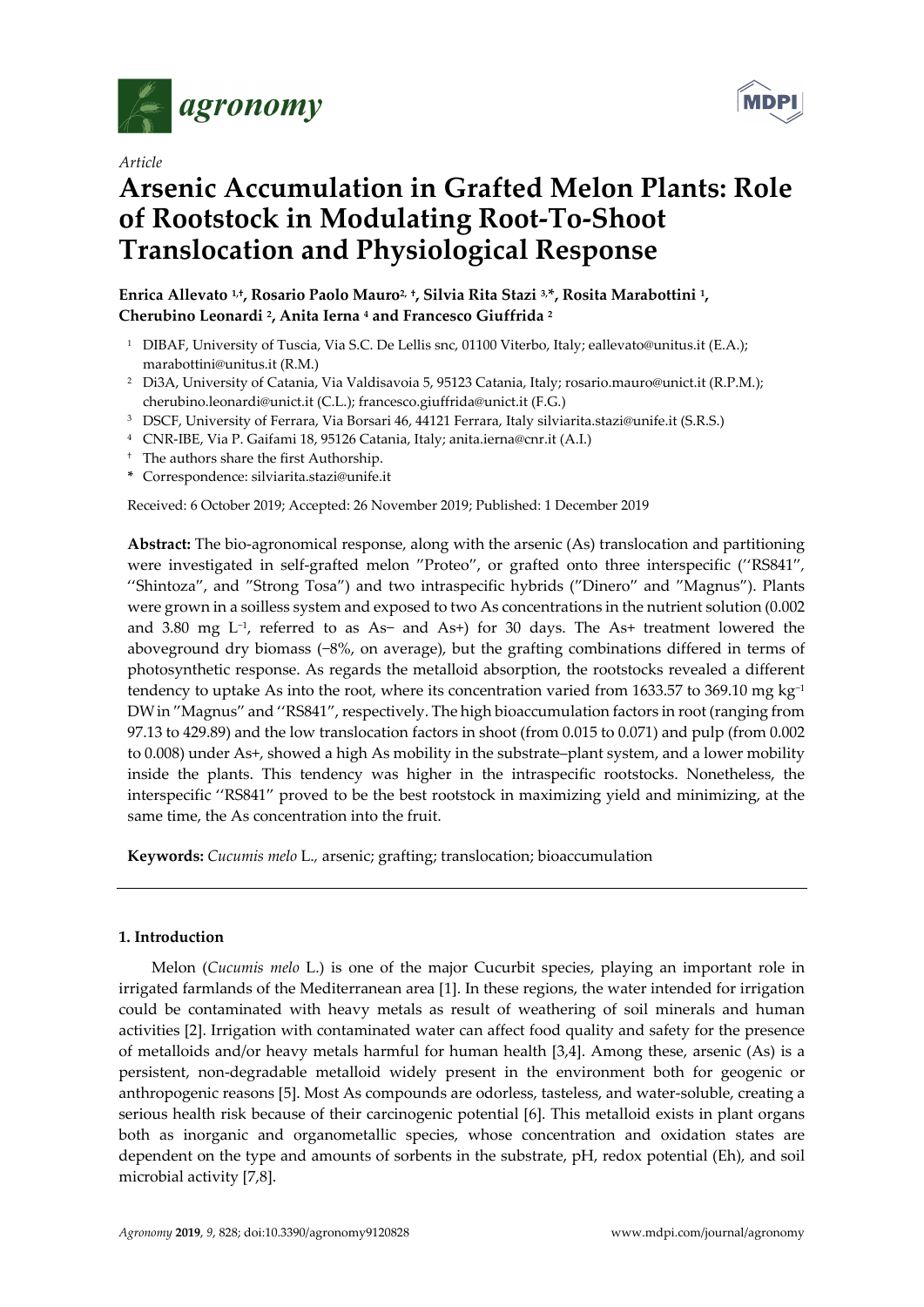Arsenic is non-essential and generally toxic to plants. At high concentrations (depending on the species) it interferes with multiple metabolic processes, leading to growth and yield disturbance, and even plant death [9,10]. The As(III) root uptake (i.e., the dominating form in anaerobic root environments) occurs by passive transmembrane transport involving members of the nodulin 26-like intrinsic protein family of plant aquaporins [11]. As(V), which dominates in aerobic root environments, enters plant roots via phosphate (Pi) transporters, as the oxyanion chemical structure of As(V) is analogous to Pi [12]. As a consequence,  $As(V)$  compete with Pi absorption and Pdependent metabolic processes during ATP synthesis, with subsequent disturbance of major biological functions [13,14].

The efficiency of As translocation from roots to shoots via xylem loading affects the plants' As tolerance and their proneness to accumulate this metalloid into the edible fraction, so posing potential risks to human health [14].

In horticultural systems, vegetable grafting is a multipurpose technique improving crops performances and product quality under both optimal and suboptimal growth conditions [15–17]. It has been proposed as a means to reduce the heavy metals uptake and translocation to the shoots and the edible parts [18,19], although the mechanisms underlying such impediment are still unclear [20]. Thus, investigating the use of melon rootstocks could be useful for understanding the behavior of different grafting combinations, with the view to improve crop performances and product safety in As-polluted areas.

Considering the above, the objective of this research was to study the effects of different rootstock genotypes on As uptake, accumulation, and partitioning, as well as on agronomical and physiological response of melon plants subjected to a high concentration of the metalloid in the root environment. To this end, the present experiment was performed to investigate: (i) If As concentration in the nutrient solution influences its uptake and translocation in melon plants; (ii) if and how the different rootstocks can mitigate the As accumulation within plant organs; (iii) the possible role of different rootstock genotypes in modulating the bio-agronomical response of melon plants to the elevated As concentration in the root zone.

#### **2. Materials and Methods**

# *2.1. Experimental Site, Plant Material, and Management Practices*

The experiment was conducted in 2014, in a greenhouse situated in the coastal area of Eastern Sicily (37°24′26′′ N, 15°03′37′′ E, 6 m a.s.l.). The local climate is semi-arid/Mediterranean, with mild and wet winters, and hot, dry summers. A 1000 m<sup>2</sup>, east-west-oriented, multi-aisle greenhouse was used, having a steel tubular structure and covered with polycarbonate slabs. Mean air temperature, relative humidity and global radiation inside the greenhouse (two sets of sensors in the center of each experimental plot) were recorded on a data logger (CR10 X; Campbell Scientific Ltd., Loughborough, UK). Melon cv. "Proteo" F<sub>1</sub> (Syngenta Seed, Basel, Switzerland) belonging to the Reticulatus group was used as scion. Five  $F_1$  rootstock genotypes were included in the study, of which 2 were intraspecific, namely ′'Dinero′' (Syngenta Seed) and ′'Magnus′' (Agris), and 3 were interspecific (*Cucurbita maxima* Duchesne *× C. moschata* Duchesne ex Poir.), namely ''RS841′' (DeRuiter Seeds, Oxnard, CA, USA) ′'Shintoza′' (Fenix, Belpasso, Italy) and *'*Strong Tosa' (Syngenta Seed). Self-grafted ′'Proteo′' was used as control. Splice-grafted plantlets were used, whereas plastic clips were applied to secure the creation of the graft union. Plantlets were obtained from a specialized nursery and transplanted at the stage of 3 true leaves on April 22, in 5 L pots filled with perlite (3–5 mm). Pots were placed in troughs (5 per main plot) of an open soilless system, placed at 5 cm from the soil surface and with a distance of 50 cm between pots and 100 cm between troughs, obtaining a plant density of 2 plants m−2. During the trial, the crop was fertigated with a nutrient solution having the following composition, including the starting well water (mmol L<sup>-1</sup>): 11.2 NO<sub>3</sub><sup>-</sup>, 0.3 NH<sub>4</sub>+, 1.3 H<sub>2</sub>PO<sub>4</sub><sup>-</sup>, 6.6 K+, 0.9 SO42−, 3.4 Ca2+, 2.5 Mg2+. The concentration of microelements (μmol L−1) was: 15 Fe3+, 10  $Mn^{2+}$ , 0.75 Cu<sup>2+</sup>, 5 Zn<sup>2+</sup>, 30 B<sup>3+</sup>, 0.5 Mo<sup>6+</sup>. The pH was maintained at 5.9 by adding H2SO<sub>4</sub> (95%) concentration, 1.83 kg L−1). Bumblebees were introduced into the greenhouse to maximize pollination.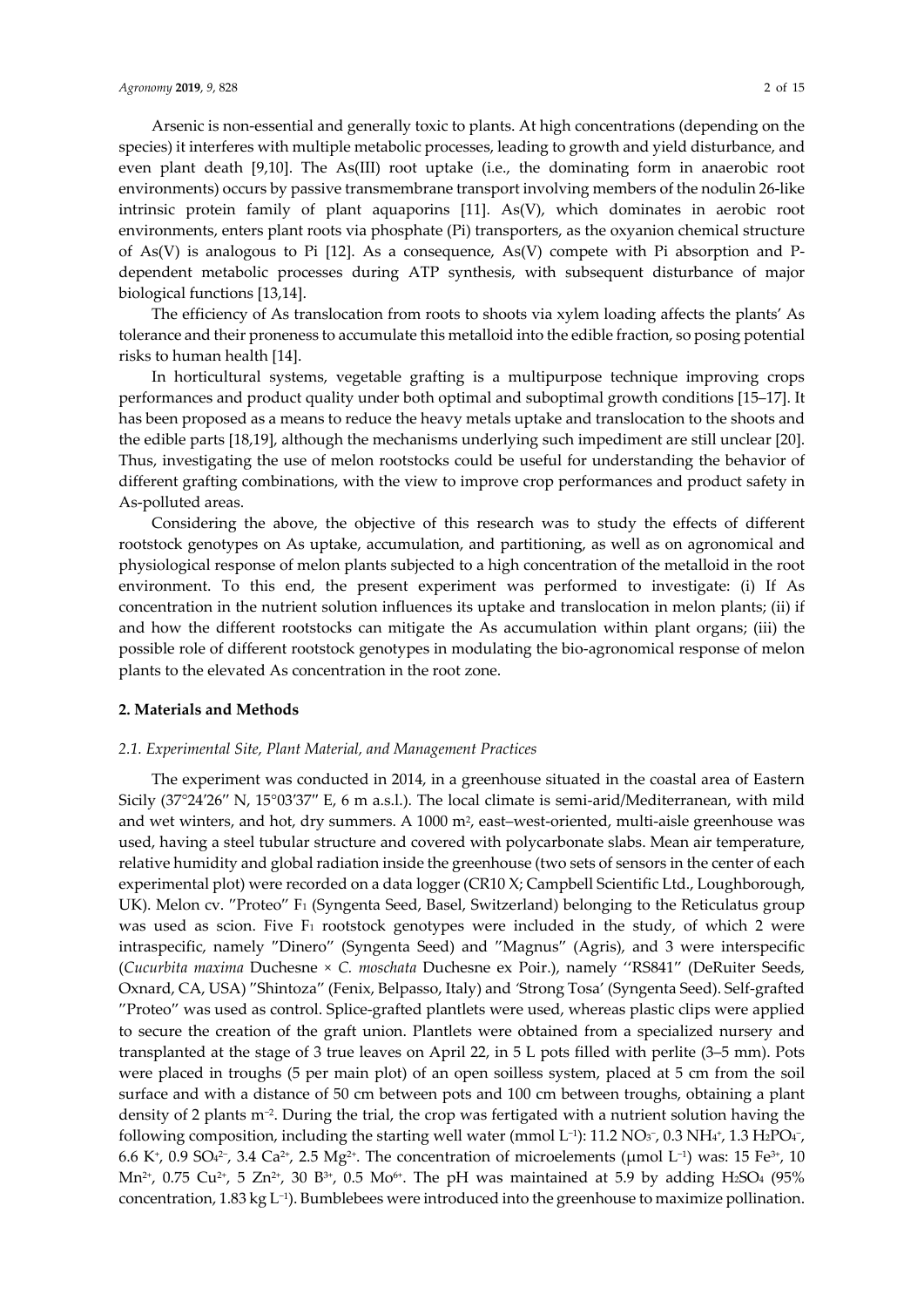Stems were left to grow horizontally, whereas plants were pruned by removing the lateral shoots. Only 1 lateral ramification per plant was left, bearing 2 fruits. In order to evaluate the effects of studied factors at the same date, the trial was stopped when the first fruit was fully ripe (i.e., 45 days after transplant). Fifteen days after transplanting, the nutrient solution was differentiated to obtain 2 As concentrations, a control solution (0.002 mg L−1 As, which was the concentration in the starting fertigation solution, hereafter As−) and an As-enriched one (3.8 mg L−1 As, hereafter As+) obtained by adding sodium arsenate (Na2HAsO4 7H2O, 24% As content). The As+ treatment was chosen to simulate the working condition of a soil having 55 ppm of As, ~7.0% of which was bioavailable (a common situation in As contaminated soils). The nutrient solutions were supplied using a drip

irrigation system with one emitter per plant  $(4 L h^{-1})$ . The amount of nutrient solution supplied at each irrigation was quantified on a weekly basis, according to the volume of the substrate exploited by the roots and the corresponding water contained in the substrate at the intervals from −10 to −50 hPa of matrix potential (12 mL 100 mL<sup>-1</sup>).

The experiment was arranged in a randomized split-plot design with three replicates, assigning the As concentration of the nutrient solution to the main plots, and the rootstock combination to the subplots. The overall experimental area inside the greenhouse was  $450 \text{ m}^2 (15.0 \times 30.0 \text{ m})$ , including 900 plants (324, excluding border plants), divided into 36 net experimental units (2 As levels × 6 grafting combinations × 3 replicates) each containing 9 plants.

## *2.2. Leaf Relative Chlorophyll (Chl) Content and Gas Exchange Measurements*

Forty-five days after transplanting plants were checked for leaf relative Chl content, through a portable Chl meter (SPAD 502; Minolta Camera, Osaka, Japan). Before measurements, the instrument was calibrated according to manufacturer's instructions. All readings were taken from the adaxial side of the tallest fully expanded leaf. To minimize possible interactions with either plant water status and natural irradiance level [21,22], measurements were made in the morning, starting at 08:00 h (local solar time). Instantaneous leaf photosynthetic rate  $(A_N)$ , stomatal conductance  $(gs)$ , and leaf transpiration rate (E) were also measured from  $11:00$  to  $13:00$  inside a 6.25 cm<sup>2</sup> leaf chamber of a portable photosynthesis system (LCi; ADC BioScientific Ltd., Hoddesdon, UK). Photosynthetic water use efficiency (WUE) was calculated as the ratio AN/E [23]. During measurements, leaf temperature was 27.4  $\pm$  2 °C, while mean photosynthetic photon flux density was in the range of 1500  $\pm$  100 µmol photons m−2 s−1. Duplicate measurements were taken from four plants per sub-plot.

## *2.3. Plant Growth and Development Measurements*

On the same date of physiological measurements, all the plants within each replicate were harvested and their main fractions (leaves, stem and fruits, regardless of the ripening stage) weighed separately. The number of leaves per plant  $(L_N)$  was determined, while plant leaf area  $(L_A)$  was measured using an Image Analysis System (DeltaT Devices Ltd., Cambridge, UK), then subsamples of raw materials were kept in a thermo-ventilated oven at 70 °C (Binder, Milan, Italy) until constant weight, in order to determine their dry weight (DW). From the original data frame, the leaf area ratio (LAR, the ratio between the area and total plant biomass) and leaf weight ratio (LWR, the dry weight of leaves to whole plant dry weight) were calculated.

## *2.4. Arsenic and Phosphorous Determination in Plant Tissues*

Roots, shoots, and fully ripe fruits (1 per plant) were analyzed to determine the quantity of the total As and phosphorus (P). To this end, about 200 mg of samples were subjected to acid digestions and to As and P determinations, which were performed according to Stazi et al. [19]. The reagents were super pure for trace analysis. The accuracy of the measurements was assessed using SRM 1573a as standard reference materials trace metals. Total As quantification were performed using an inductively-coupled plasma optical emission spectrometer (ICP-OES) with an axially viewed configuration (8000 DV, PerkinElmer, Shelton, CT, USA) equipped with an ultrasonic nebulizer. The As detection limit for employed technique was 0.1 μg L<sup>-1</sup>. With the aim of understanding the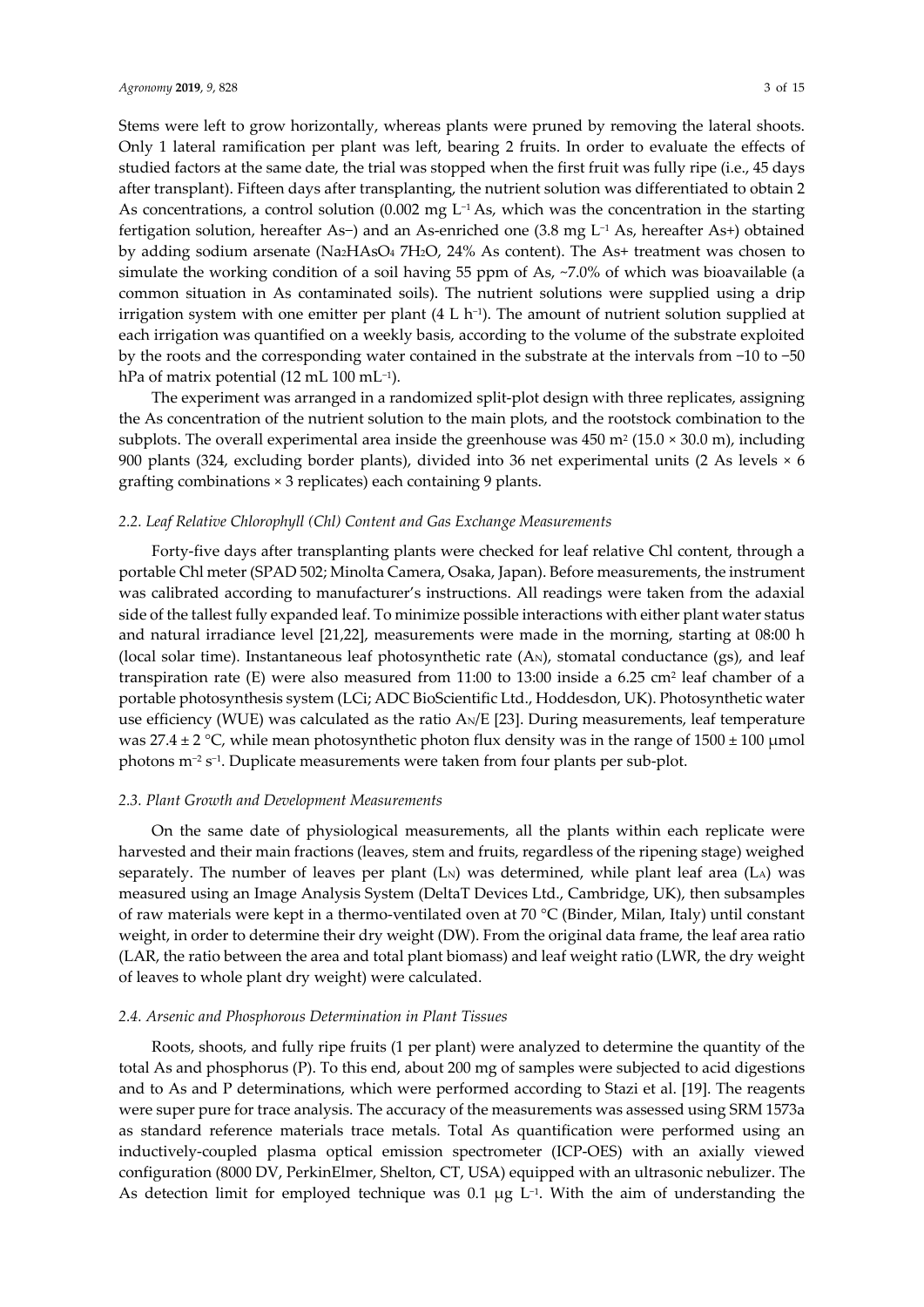metabolic pathway followed by this element once absorbed by the plant, we measured the amount of trivalent and pentavalent As. Inorganic As species were extracted without the addition of hydrogen peroxide according to Rintala et al. [24] with some modifications. In brief, 200 mg of roots were homogenized and digested with 10 mL of a mixture of  $HNO<sub>3</sub>$  (1%, v/v) and left to react overnight. The samples were subjected to microwave-assisted extraction according to the following program  $-3$  min from 25 to 55 °C (step 1), 10 min at 55 °C (step 2), 2 min from 55 to 75 °C (step 3), 10 min at 75 °C (step 4), 2 min from 75 to 95 °C (step 5) and 30 min at 95 °C (step 6). Samples were then quantitatively transferred into tubes and centrifuged for 15 min at 10,000 rpm at 4 °C. The supernatant was filtered with a 0.22  $\mu$ m PVDF filter. The concentration of As(III) was determined directly with an ICP-OES equipped with a hydride generation system. The total concentration of inorganic arsenic species [As(III)+As(V)] were obtained after reducing As(V) to As(III) through 5.0% (w/v) ascorbic acid and potassium iodide in hydrochloric acid, and the content of As(V) was calculated from the difference between total As concentration and that of As(III) [25].

#### *2.5. Bioaccumulation and Translocation Factors*

Arsenic bioaccumulation factor (BAF) (i.e., the ability of a plant to accumulate this element from water) was calculated on a DW basis, as the ratio among its concentration in root (BAF<sub>root</sub>), shoot (BAFshoot), and pulp (BAFpulp) and the corresponding concentration in the nutrient solution. The rootto-plant translocation factor (TF) defines the movement and distribution of As from roots to the aerial part of the plant. The TF was calculated on a DW basis, as the ratio between the As concentration in shoot (TF<sub>shoot</sub>) and fruit pulp (TF<sub>pulp</sub>), and the corresponding concentration in roots at the end of the experiment [26–28].

#### *2.6. Statistical Procedures*

All data were subjected to Shapiro–Wilk and Levene's test, in order to check for normal distribution and homoscedasticity, respectively, then to a 'As concentration × rootstock' analysis of variance (ANOVA), according to the split-plot experimental layout adopted in the greenhouse. Percentage data were Bliss' transformed before the ANOVA (untransformed data are reported and discussed), while multiple means comparison was performed through Fisher's protected least significant difference (LSD) test  $(p = 0.05)$ . The As concentrations in root, shoot, and pulp were subjected at principal component analysis (PCA) to verify the interaction between the different factors able to synthetize the considered variables. All calculations were performed using the Excel (Microsoft Corporation, Redmond, WA, USA) and JMP 11.0 statistical software package (SAS Institute, Cary, NC, USA).

#### *2.7. Microclimate Conditions Inside the Greenhouse*

During the experiment, the average mean temperature progressively increased from 18.6 to 26.4 °C (on day 12 and 36 after transplanting, respectively), while relative humidity showed an opposite trend, as it passed from 63.7% to 40.5% (on day 11 and 33 after transplanting, respectively). Solar radiation amply paralleled the trend of mean temperature, as it progressively increased passing from 10.45 to 15.02 MJ m−2 (on day 11 and 36 after transplanting, respectively). As regards the spatial variability among main plots, the differences in terms of mean temperature, relative humidity, and solar radiation never exceeded 0.2 °C, 2.1%, and 0.8 MJ m−2, respectively.

# **3. Results**

#### *3.1. Aboveground Plant Biomass and Partitioning*

Whole plant biomass was affected by the main factors and their interaction (Table 1). In As− treatment this variable was higher in ′'Proteo′' grafted onto *''*Strong Tosa'' and ''RS841′' (309 g plant−1, on average), whereas in response to As+ treatment it significantly decreased in ′'Proteo′' grafted onto ′'Dinero′' (from 251.7 to 198.7 g plant−1, −21%) and *''*Strong Tosa'' (from 317.0 to 239.3 g plant−1, −25%)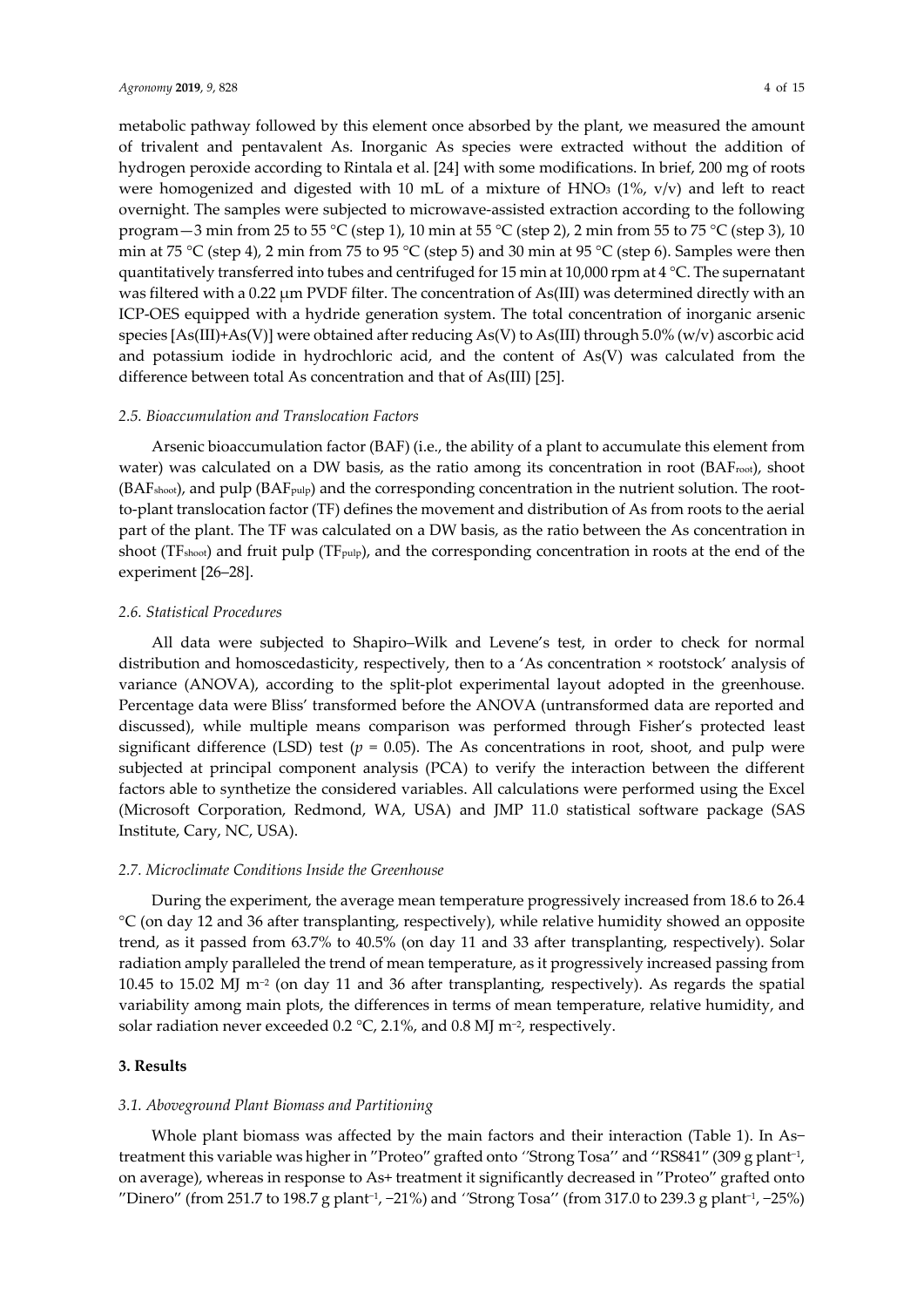(Table 1). Among the plant components, stem biomass resulted 30 and 24 g plant−1 in As− and As+, respectively (−20%) (Table 1). Passing from As− to As+, there was a general decrease of the leaf biomass too. This response was more marked in "Proteo" grafted onto "Dinero" (from 66.4 to 42.0 g plant−1, −37%), ′Magnus′ (from 56.7 to 44.5 g plant−1, −22%), ′RS841′ (from 66.3 to 52.1 g plant−1, −21%), and "Strong Tosa" (from 58.0 to 44.4 g plant<sup>-1</sup>, −23%), whereas no significant difference was recorded when "Proteo" was self-grafted or grafted onto "Shintoza" (Table 1). When grown in the As+, fruit biomass showed a significant variation in ′'Proteo′' grafted onto ′Magnus′ and ′'Strong Tosa′', where it varied by +33% (from 119.9 to 159.1 g plant<sup>-1</sup>) and  $-26%$  (from 231.1 to 170.9 g plant<sup>-1</sup>), respectively (Table 1).

| Variable    |       | "Proteo"<br>(control) | "Dinero" | "Magnus"<br>"RS841"<br>"Shintoza" |        | "Strong<br>Tosa"   | Mean   | $LSD$ interaction<br>$(p = 0.05)$ |           |
|-------------|-------|-----------------------|----------|-----------------------------------|--------|--------------------|--------|-----------------------------------|-----------|
|             | As-   | 235.0                 | 251.7    | 207.0                             | 300.3  | 247.7              | 317.0  | 259.8<br>a                        | 45.1      |
| Plant       | $As+$ | 220.0                 | 198.7    | 226.3                             | 278.7  | 268.3              | 239.3  | 238.6<br>b                        |           |
|             | Mean  | 227 bc                | 225c     | 217c                              | 289a   | $258$ ab           | 278a   |                                   |           |
|             | $As-$ | 29.7                  | 31.2     | 31.4                              | 29.6   | 30.8               | 28.0   | 30.1a                             | <b>NS</b> |
| <b>Stem</b> | $As+$ | 22.2                  | 21.9     | 22.7                              | 25.0   | 28.4               | 23.39  | 24.0 <sub>b</sub>                 |           |
|             | Mean  | 25.9a                 | 26.5a    | 27.1a                             | 27.3a  | 29.6a              | 25.9a  |                                   |           |
|             | $As-$ | 56.8                  | 66.4     | 56.7                              | 66.3   | 55.8               | 58.0   | 60.0a                             | 10.3      |
| Leaf        | $As+$ | 47.6                  | 42.0     | 44.5                              | 52.1   | 58.0               | 44.4   | 48.1 b                            |           |
|             | Mean  | 52.2a                 | 54.2 a   | 50.6a                             | 59.2a  | 56.9 a             | 51.2a  |                                   |           |
|             |       | 148.8                 |          |                                   | 204.6  |                    |        | 169.9                             |           |
|             | $As-$ |                       | 154.0    | 119.9                             |        | 161.1              | 231.1  | a                                 | 37.3      |
| Fruit       |       | 150.3                 | 134.6    |                                   | 201.5  | 182.0              |        | 166.4                             |           |
|             | As+   |                       |          | 159.1                             |        |                    | 170.9  | a                                 |           |
|             | Mean  | 149.6 с               | 144.3 с  | 139.5 с                           | 203.0a | 171.5 <sub>b</sub> | 201.0a |                                   |           |

**Table 1.** Aboveground biomass production and partitioning (g dry weight plant<sup>−</sup>1) in melon plant as affected by As concentration in the nutrient solution and rootstock. Different letters within main factors indicate significance at Fisher's protected least significant difference (LSD) test ( $p = 0.05$ ). NS not significant.

# *3.2. Leaf Growth Variables*

All leaf growth variables were significantly affected by the 'As concentration × rootstock' interaction (Table 2). With the As increase in the nutrient solution, both  $L_N$  and  $L_A$  showed the strongest reduction in the grafting combinations "Proteo"/"Dinero" (−43 leaves plant<sup>-1</sup> and −34.4 dm<sup>2</sup> plant<sup>-1</sup>, respectively), "Proteo"/"Magnus" (-42 leaves plant<sup>-1</sup> and -27.2 dm<sup>2</sup> plant<sup>-1</sup>), and ′'Proteo′'/*'*Strong Tosa' (−27 leaves plant−1 and −19.3 dm2 plant−1) (Table 2). Similarly, LAR and LWR showed a significant reduction passing from As− to As+ solution, with the strongest drops recorded in the grafting combinations ′'Proteo′'/′'Dinero′' (−7.6 cm2 g−1 DW and −0.054 g g−1 DW, respectively) and "Proteo"/"Magnus" (−16 cm<sup>2</sup> g<sup>-1</sup> DW and −0.073 g g<sup>-1</sup> DW) (Table 2).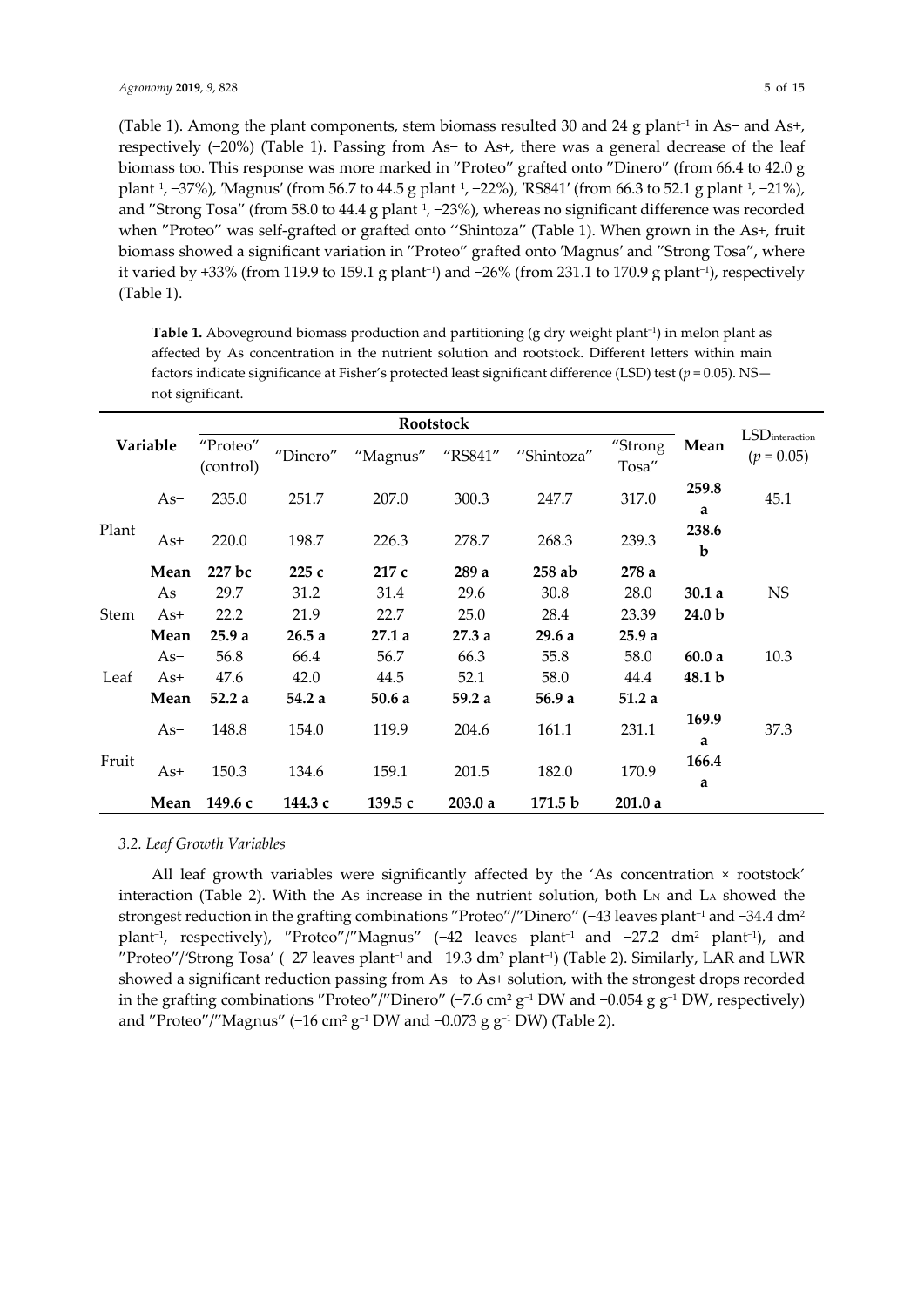|                      |       |                                                                     |        |                  | $\checkmark$ |                          |         |                   |                   |
|----------------------|-------|---------------------------------------------------------------------|--------|------------------|--------------|--------------------------|---------|-------------------|-------------------|
|                      |       |                                                                     |        | <b>Rootstock</b> |              |                          |         |                   | <b>LSD</b> intera |
| <b>Variable</b>      |       | "Proteo"<br>"Dinero" "Magnus"<br>"RS841"<br>"Shintoza"<br>(control) |        | "Strong<br>Tosa" | Mean         | ction<br>$(p =$<br>0.05) |         |                   |                   |
|                      | As-   | 163                                                                 | 178    | 187              | 158          | 157                      | 176     | 170a              | 22                |
| L <sub>N</sub>       | As+   | 159                                                                 | 135    | 145              | 140          | 162                      | 149     | 148 b             |                   |
| $(n. plant-1)$       | Mean  | 161 a                                                               | 156 a  | 166 a            | 149 a        | 160 a                    | 162a    |                   |                   |
| LA                   | $As-$ | 74.1                                                                | 91.5   | 86.9             | 75.9         | 83.6                     | 86.3    | 83.1 a            | 14.5              |
| (dm <sup>2</sup> )   | As+   | 66.9                                                                | 57.1   | 59.7             | 63.3         | 83.3                     | 67.0    | 66.2 b            |                   |
| $plan+1$             | Mean  | 70.5 a                                                              | 74.3 a | 73.3 a           | 69.6 a       | 83.4 a                   | 76.7 a  |                   |                   |
| LAR                  | $As-$ | 31.7                                                                | 36.4   | 42.4             | 25.3         | 34.2                     | 27.2    | 32.9 a            | 7.1               |
| $\rm (cm^2\,g^{-1})$ | As+   | 30.7                                                                | 28.8   | 26.4             | 22.7         | 31.5                     | 28.3    | 28.1 <sub>b</sub> |                   |
| DW)                  | Mean  | $31.2$ ab                                                           | 32.6ab | 34.4 a           | 24.0 c       | 32.8 a                   | 27.7 bc |                   |                   |
|                      | As-   | 0.243                                                               | 0.267  | 0.270            | 0.223        | 0.230                    | 0.183   | 0.236a            | 0.034             |
| <b>LWR</b>           | As+   | 0.217                                                               | 0.213  | 0.197            | 0.190        | 0.217                    | 0.187   | 0.203 b           |                   |
| $(g g^{-1} DW)$      | Mean  | $0.230$ ab                                                          | 0.240a | 0.233a           | $0.207$ ab   | $0.223$ bc               | 0.185c  |                   |                   |

**Table 2.** Leaf growth variables in melon plant as affected by As concentration in the nutrient solution and rootstock. Different letters within main factors indicate significance at Fisher's LSD test (*p* = 0.05).

LN—number of leaves; LA—leaf area; LAR—leaf area ratio; LWR—leaf weight ratio.

# *3.3. Leaf Relative Chl Content and Gas Exchanges*

Leaf relative Chl content did not differ in relation to rootstock, while in all grafting combinations it increased by 7% (from 55.3 to 59.3 SPAD units) in the As+ solution (Table 3). The highest AN values in As− solution were recorded in ′'Proteo′' grafted onto ′'Magnus′', ''RS841′', and *'*Strong Tosa' (27.4 μmol  $CO<sub>2</sub>$  m<sup>-2</sup> s<sup>-1</sup>, on average). Nevertheless under As+ treatment, the grafting combination ′'Proteo′'/''RS841′' showed a significant AN reduction (from 27.7 to 22.7 μmol CO2 m−2 s−1, −18%), whereas an opposite trend was recorded in self-grafted ′'Proteo′' (from 25.3 to 27.7 μmol CO2 m−2 s−1, +10%) (Table 3). Passing from As− to As+, gs significantly varied in the grafting combinations ′'Proteo′'/′'Dinero′' (from 273 to 385 μmol CO2 m−2 s−1, +41%), ′'Proteo′'/′'Shintoza′' (from 190 to 245 μmol CO2 m−2 s−1, +29%), and ′'Proteo′'/′'Magnus′' (from 275 to 207 μmol CO2 m−2 s−1, −25%), with the control showing stable gs values across nutrient solutions (Table 3). ''RS841′' rootstock maximized the WUE values in As−, but showed the highest decrease in response to As+ (being reduced from 3.5 to 3.0 μmol CO<sub>2</sub> μmol<sup>-1</sup> H<sub>2</sub>O m<sup>-2</sup> s<sup>-1</sup>, -12%), while an opposite trend was recorded in self-grafted  $'$ Proteo′' (from 3.0 to 3.4 μmol CO<sub>2</sub> μmol<sup>-1</sup> H<sub>2</sub>O m<sup>-2</sup> s<sup>-1</sup>, +14%). A similar response was recorded when ′'Proteo′' was grafted onto *'*Strong Tosa' (from 2.8 to 3.3 μmol CO2 μmol−1 H2O m−2 s−1, +17%) and ′'Magnus′' (from 2.8 to 3.6 μmol CO2 μmol−1 H2O m−2 s−1, +26%) (Table 3).

**Table 3.** Leaf relative Chl content and gas exchange variables in melon plant as affected by As concentration in the nutrient solution and rootstock. Different letters within main factors indicate significance at Fisher's LSD test (*p* = 0.05). NS—not significant.

|                       |              |                   |       |                                      | Rootstock |           |         |                   |                        |
|-----------------------|--------------|-------------------|-------|--------------------------------------|-----------|-----------|---------|-------------------|------------------------|
| Variable              |              | "Proteo"          |       |                                      |           |           | "Strong | Mean              | <b>LSD</b> interaction |
|                       |              | (control)         |       | "Dinero" "Magnus" "RS841" "Shintoza" |           |           | Tosa"   |                   | $(p = 0.05)$           |
|                       | $As-$        | 55.7              | 56.4  | 54.7                                 | 56.1      | 52.9      | 55.9    | 55.3 <sub>b</sub> | <b>NS</b>              |
|                       | $As+$        | 57.5              | 59.3  | 58.1                                 | 61.7      | 58.6      | 60.8    | 59.3 a            |                        |
| <b>SPAD</b>           | Mea<br>56.6a |                   | 57.8a | 56.4a                                | 58.9 a    | 55.7 a    | 58.4a   |                   |                        |
|                       | n            |                   |       |                                      |           |           |         |                   |                        |
| $A_N$                 | $As-$        | 25.3              | 25.0  | 26.7                                 | 27.7      | 25.1      | 27.7    | 26.2a             | 2.2                    |
| (µmol                 | $As+$        | 27.7              | 23.2  | 25.6                                 | 22.7      | 25.4      | 29.1    | 25.6a             |                        |
| $CO2$ m <sup>-2</sup> | Mea          | 26.5 <sub>b</sub> | 24.1c | 26.1 <sub>b</sub>                    | 25.2 bc   | $25.2$ bc |         |                   |                        |
| $S^{-1}$              | n            |                   |       |                                      |           |           | 28.4a   |                   |                        |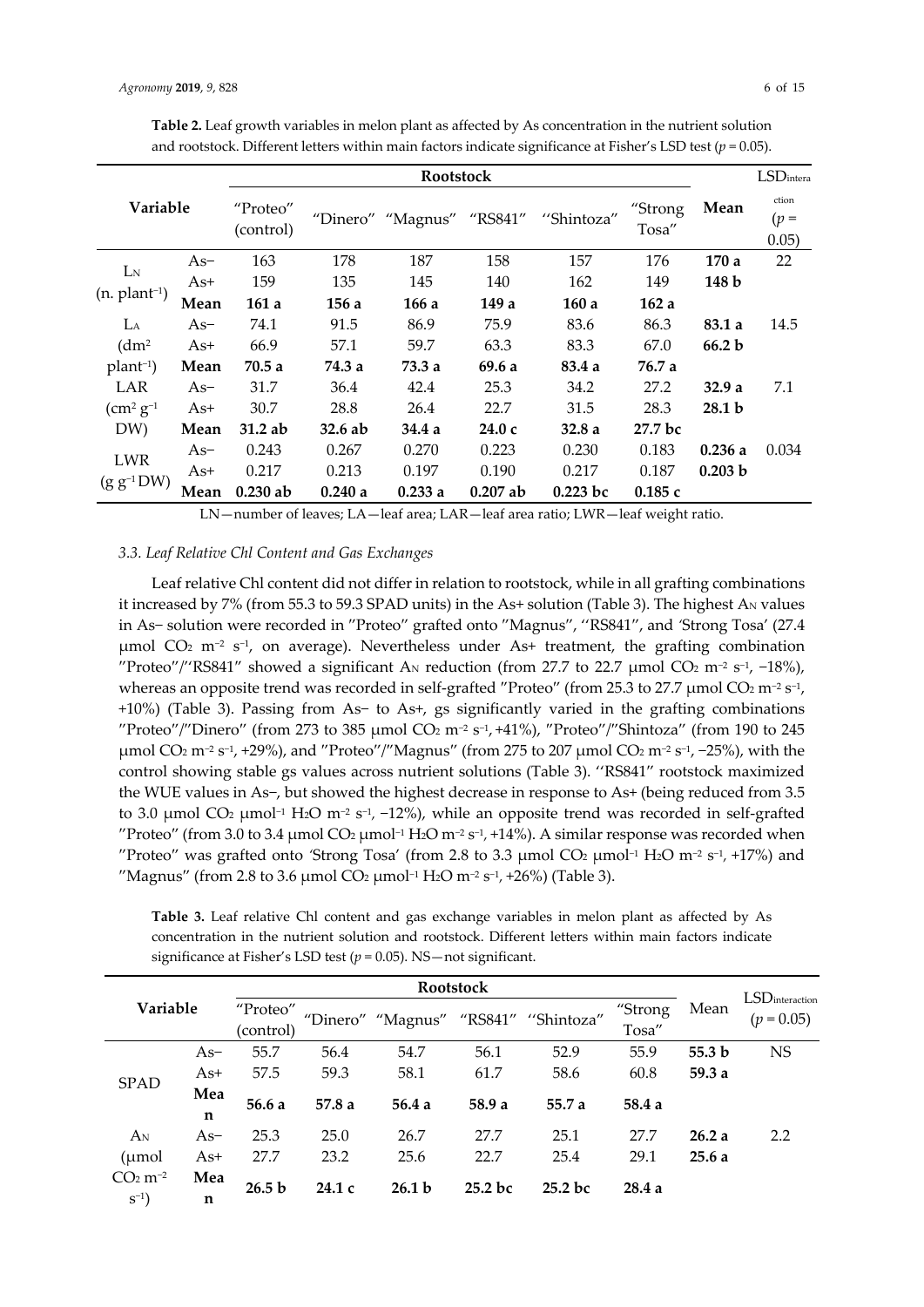| Agronomy 2019, 9, 828   |             |       |                  |       |       |                  |          |                  | 7 of 15 |
|-------------------------|-------------|-------|------------------|-------|-------|------------------|----------|------------------|---------|
| Gs                      | As-         | 240   | 273              | 275   | 255   | 190              | 330      | 261a             | 43      |
| $\mu$ mol               | As+         | 247   | 385              | 207   | 230   | 245              | 300      | 269a             |         |
| $CO2 m-2$               | Mea         | 243 b | 329 a            | 241 b | 243 b |                  |          |                  |         |
| $S^{-1}$ )              | n           |       |                  |       |       | 218 <sub>b</sub> | 315a     |                  |         |
| <b>WUE</b>              | $As-$       | 3.0   | 3.0              | 2.8   | 3.5   | 3.0              | 2.8      | 3.0 <sub>b</sub> | 0.3     |
| (µmol                   | As+         | 3.4   | 2.8              | 3.6   | 3.0   | 3.2              | 3.3      | 3.2a             |         |
| CO <sub>2</sub>         |             |       |                  |       |       |                  |          |                  |         |
| $\mu$ mol <sup>-1</sup> | Mea         |       |                  |       |       |                  |          |                  |         |
| $H2O$ m <sup>-2</sup>   | $\mathbf n$ | 3.2a  | 2.9 <sub>b</sub> | 3.2a  | 3.3a  | $3.1$ ab         | $3.1$ ab |                  |         |
| $S^{-1}$ )              |             |       |                  |       |       |                  |          |                  |         |

AN—net assimilation rate; gs—stomatal conductance; WUE—water use efficiency.

## *3.4. Arsenic Accumulation in Plant Fractions*

Arsenic accumulation in plant fractions was significantly affected by the main factors and their interaction (Table 4). In As− treatment, the highest Asroot was recorded in the rootstocks ′'Magnus′' and <sup>''</sup>Proteo'' (11.75 mg kg DW<sup>-1</sup>, on average), while the lowest one in ''RS841'' (6.26 mg kg DW<sup>-1</sup>). In the As+ treatment, Asroot increased in all the tested rootstocks, with the highest concentration recorded in ′'Magnus′' (1633.57 mg kg−1 DW, +131 fold than control), while the lowest one in ''RS841′' (369.10 mg kg<sup>-1</sup> DW, +58 fold) (Table 4). The As+ treatment promoted Asshoot in a rootstock-dependent way too, since passing from As− to As+, "RS841" showed the highest Asshoot increase (by 25.61 mg kg<sup>-1</sup> DW, +43 fold than control), whereas *'Strong Tosa'* showed the least one (by 21.75 mg kg<sup>-1</sup> DW, +36 fold) (Table 4). By increasing the As concentration in the nutrient solution,  $A_{S_{\text{Pub}}}$  increased in all the grafting combinations, with the highest rise recorded in "Proteo" grafted onto "Shintoza" and ′'Dinero′' (by 3.09 mg kg−1 DW, on average, equal to +14 fold than control) and the least one recorded in self-grafted ′'Proteo′' (by 1.86 mg kg−1 DW, +2 fold) (Table 4).

Table 4. Total arsenic accumulation (mg kg<sup>-1</sup> DW) in different organs of melon plant as affected by As concentration in the nutrient solution and rootstock. Different letters within main factors indicate significance at Fisher's LSD test (*p* = 0.05).

|                            |       |                               |                   |          |                   | $LSD$ interaction |                    |                   |              |
|----------------------------|-------|-------------------------------|-------------------|----------|-------------------|-------------------|--------------------|-------------------|--------------|
| Variable                   |       | "Proteo" "Dinero<br>(control) | $^{\prime\prime}$ | "Magnus" | "RS841"           | "Shintoza"        | "Strong<br>Tosa"   | Mean              | $(p = 0.05)$ |
|                            | $As-$ | 11.84                         | 7.10              | 11.65    | 6.26              | 8.09              | 8.35               | 8.88<br>b         | 77.33        |
| $\operatorname{As_{root}}$ | $As+$ | 1031.53                       | 1090.<br>73       | 1633.57  | 369.10            | 732.75            | 805.88             | 943.9<br>3a       |              |
|                            |       | Mean 521.68 b                 | 548.91<br>b       | 822.61 a | 187.68 d          | 370.42 c          | $407.12 \text{ c}$ |                   |              |
|                            | $As-$ | 0.71                          | 0.86              | 0.77     | 0.59              | 0.47              | 0.60               | 0.67 <sub>b</sub> | 1.73         |
| ASshoot                    | $As+$ | 23.71                         | 25.50             | 23.81    | 26.20             | 23.90             | 22.35              | 24.24a            |              |
|                            |       | Mean 12.21 ab                 | 13.18a            | 12.29 ab | 13.39a            | 12.18ab           | 11.48 b            |                   |              |
|                            | As-   | 0.86                          | 0.14              | 0.46     | 0.29              | 0.30              | 0.60               | 0.44 <sub>b</sub> | 0.25         |
| ASpulp                     | As+   | 2.72                          | 3.16              | 2.99     | 2.98              | 3.46              | 3.19               | 3.08a             |              |
|                            | Mean  | 1.79ab                        | 1.65 <sub>b</sub> | 1.72ab   | 1.64 <sub>b</sub> | 1.88a             | 1.89a              |                   |              |

## *3.5. Arsenic Speciation in Root*

Arsenic speciation in root was significantly affected by 'As concentration × rootstock' interaction (Table 5). In As− treatment, Asinorganic in root accounted from 40.1% (′'Shintoza′') to 60.1% (′'Proteo′'); however, in the As+ solution, this variable significantly decreased in the intraspecific rootstocks, namely "Proteo", "Dinero", and "Magnus" (−14.57%, on average), while it increased in the interspecific hybrids ''RS841′', ′'Shintoza′', and *'*Strong Tosa' (+34.93%, on average) (Table 5). In As−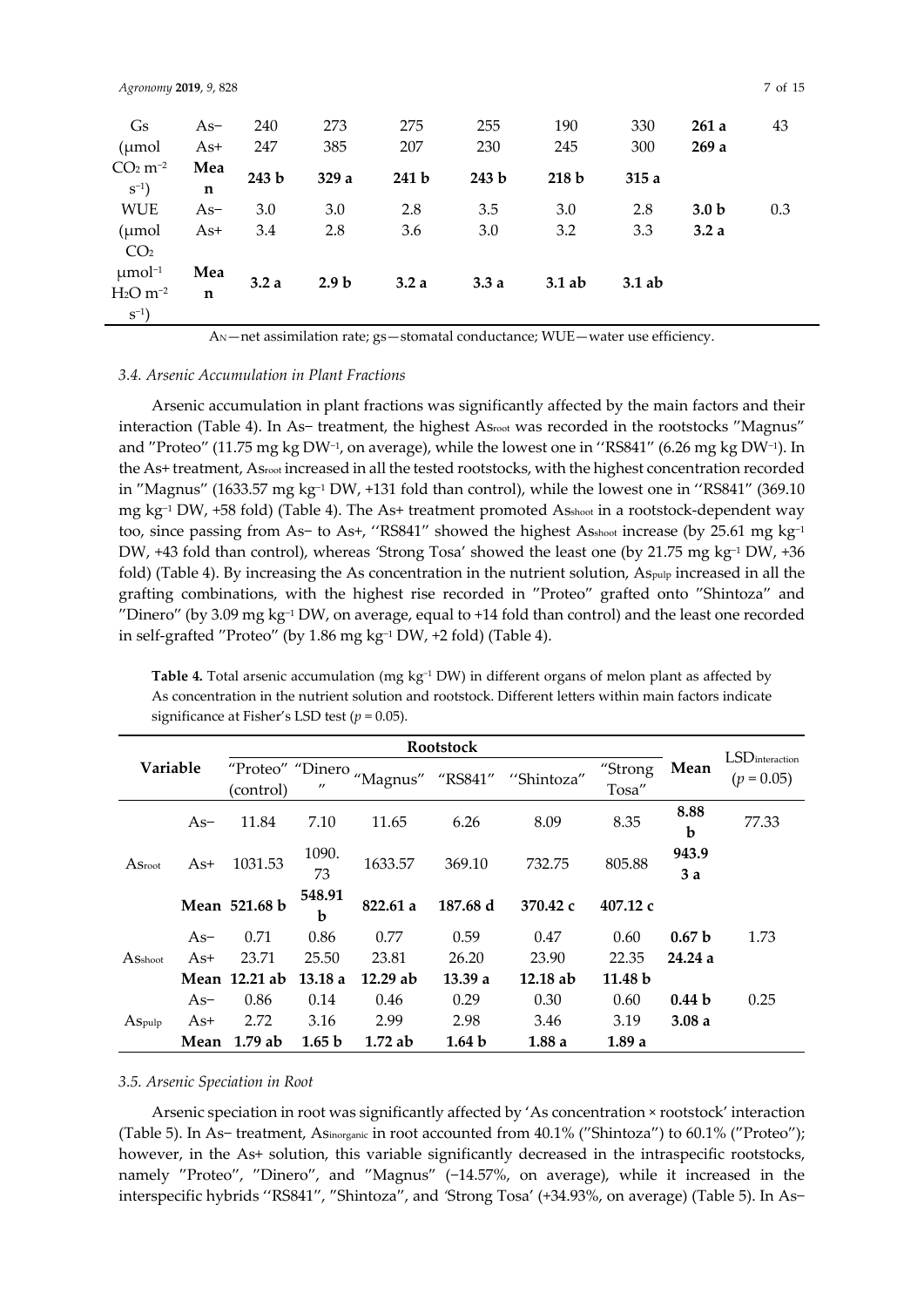treatment, AsIIIroot widely differed among rootstocks, ranging from 0.01 to 1.94 mg kg−1 DW in ''RS841′' and ′'Proteo′', respectively. In the As+ treatment it showed the highest rise in *'*Strong Tosa' (+577.24 mg kg−1 DW; i.e., +3207 fold than control) and ′'Shintoza′' (+287.39 mg kg−1 DW; i.e., +3193 fold), and the least one in ''RS841′' (+82.25 mg kg−1 DW; i.e., +8225 fold) (Table 5). In As− treatment, AsVroot showed the highest value in ′'Proteo′' (5.17 mg kg−1 DW) and the least one in ′'Dinero′' and ''RS841′' (2.88 mg kg−1 DW, on average) (Table 5). When plants were grown in the As+ solution, such variable showed the highest increase in ′'Magnus′' (by 345.94 mg kg−1 DW; i.e., +80 fold than control), followed by ′'Proteo′' and ′'Dinero′' (by 255.88 mg kg−1 DW, on average; i.e., +64 fold), and the least one in *'*Strong Tosa' (by 41.85 mg kg−1 DW; i.e., +14 fold) (Table 5).

|                     |       |                       |          | <b>Rootstock</b> |          |            |                    |                   | $LSD$ interac           |
|---------------------|-------|-----------------------|----------|------------------|----------|------------|--------------------|-------------------|-------------------------|
| <b>Variable</b>     |       | "Proteo"<br>(control) | "Dinero" | "Magnus"         | "RS841"  | "Shintoza" | "Strong<br>Tosa"   | Mean              | tion<br>$(p =$<br>0.05) |
|                     | $As-$ | 60.1                  | 54.1     | 48.0             | 46.0     | 40.1       | 38.2               | 47.8a             | 12.7                    |
| ASinorganic         | $As+$ | 48.6                  | 38.9     | 31.0             | 80.7     | 71.2       | 77.2               | 57.9 <sub>b</sub> |                         |
|                     |       | Mean 54.3 bc          | 46.5 cd  | 39.5d            | 63.4a    | 55.6 ab    | 57.7 ab            |                   |                         |
|                     | $As-$ | 1.94                  | 0.96     | 1.25             | 0.01     | 0.09       | 0.18               | 0.74 <sub>b</sub> | 71.89                   |
| $AsIII_{root}$      | $As+$ | 235.98                | 168.31   | 150.07           | 82.26    | 287.48     | 577.42             | 250.25a           |                         |
|                     |       | Mean 118.96 bc        | 84.64 cd | 75.66 cd         | 41.14d   | 143.79 b   | 288.80 a           |                   |                         |
|                     | $As-$ | 5.17                  | 2.88     | 4.35             | 2.87     | 3.15       | 3.01               | 3.57 <sub>b</sub> | 102.15                  |
| $AsV_{\text{root}}$ | $As+$ | 264.86                | 254.95   | 350.29           | 215.72   | 233.87     | 44.86              | 227.42 a          |                         |
|                     |       | Mean 135.02 a         | 128.91 a | 177.32 a         | 109.30 a | 118.51a    | 23.94 <sub>b</sub> |                   |                         |

**Table 5.** Inorganic As (percentage of total), As(III), and As(V) (mg kg<sup>−</sup>1 DW) in root of melon plant as affected by As concentration in the nutrient solution and rootstock. Different letters within main factors indicate significance at Fisher's LSD test (*p* = 0.05).

## *3.6. Arsenic Bioaccumulation and Translocation Factors*

All the bioaccumulation and translocation factors proved to be higher under the control growing conditions, displaying a sharp decrease in response to the As+ treatment (Table 6). Shifting from As− to As+, the strongest BAFroot reduction was found in ′'Proteo′' and ′'Magnus′' (−5646.22 and −5394.68, respectively, corresponding to −95% and −93%), while the least one in ′'Dinero′' and ''RS841′' (−3260.82 and −3033.38, respectively, corresponding to −92% and −97%) (Table 6). Differently, ′'Dinero′' caused the sharper BAFshoot decrease in response to As+ treatment (−422.82, i.e., −98%), followed by ′'Magnus′' (−377.37, i.e., −98%), while ′'Shintoza′' generated the smallest variation (−229.6, i.e., −97%) (Table 6). With reference to BAFpulp, ′'Proteo′' and ''Strong Tosa'' generated the strongest drop in response to As+ (by −426.92 and −298.47, respectively, corresponding to −99.8% and −99.7%), whereas a less marked decrease was recorded when ′'Proteo′' was grafted onto ′'Shintoza′' (−150.45, i.e., −99.4%), ''RS841′' (−145.92; i.e., −99.5%) and ′'Dinero′' (−68.05, i.e.; −98.8%) (Table 6). The increase in As concentration in the root environment caused the highest TFshoot reductions in ′'Proteo′' grafted onto ′'Dinero′' (−0.097; i.e., −80.2%) and ′'Magnus′' (−0.051, i.e., −77.3%), while the least ones in the grafting combinations ′'Proteo′'/′'Shintoza′' (−0.025; i.e., −43.1%) and ′'Proteo′'/''RS841′' (−0.024; i.e., −25.3%) (Table 6). *''*Strong Tosa'', ′'Magnus′' and ′'Shintoza′' proved the highest TFpulp reduction in response to the As stress (−0.069, −0.038, and −0.032, respectively, corresponding to −94.5%, −95.0%, and −86.5%), whereas ′'Dinero′' showed the least one (−0.007; i.e., −84.2%) (Table 6).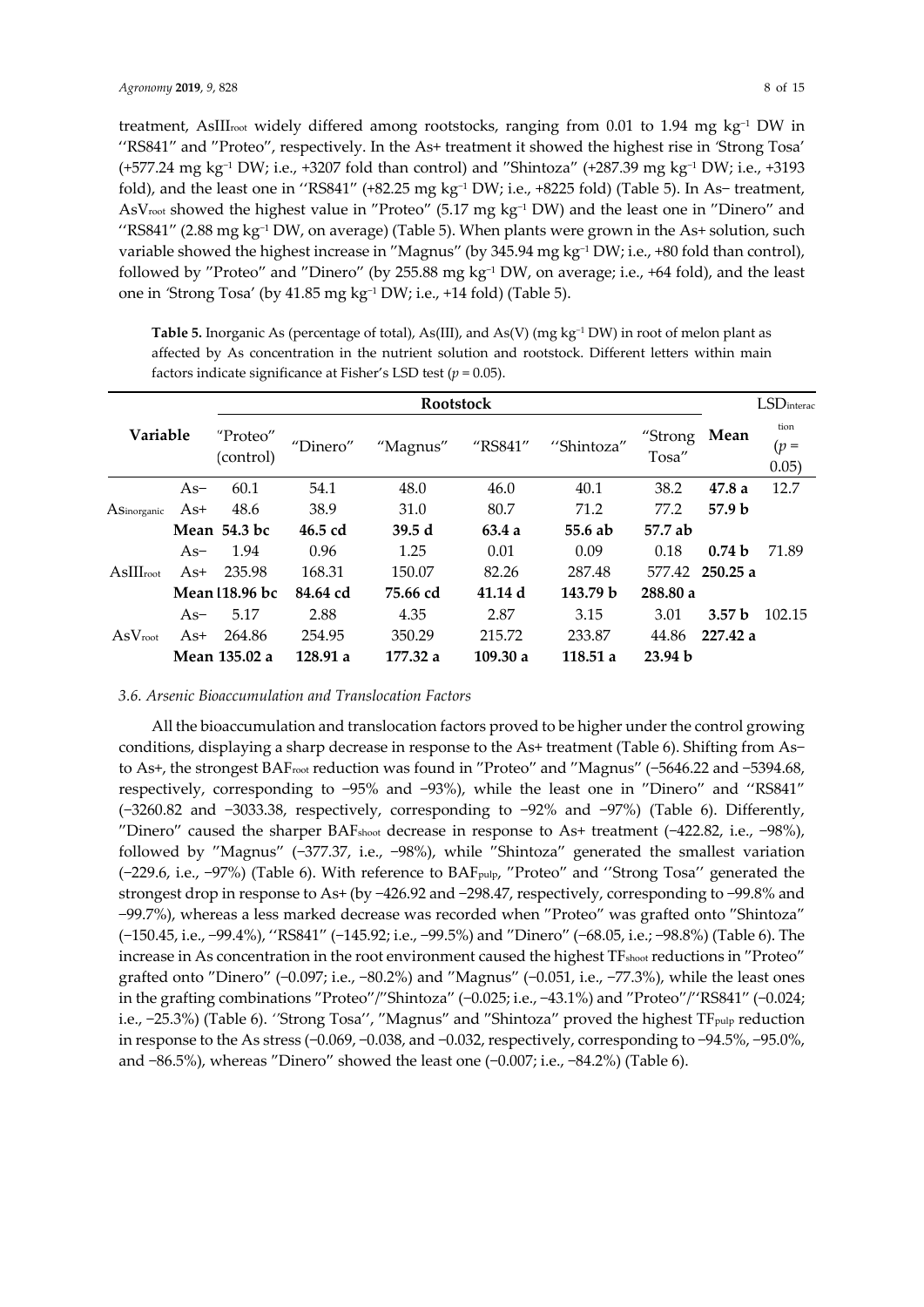**Table 6.** Arsenic bioaccumulation and translocation factors (adimensional) in shoot and pulp of melon plants as affected by As concentration in the nutrient solution and rootstock. Different letters within main factors indicate significance at Fisher's LSD test (*p* = 0.05).

| Variable            |       |                       |               |                                    |                             |                                |                      |                   |                                          |
|---------------------|-------|-----------------------|---------------|------------------------------------|-----------------------------|--------------------------------|----------------------|-------------------|------------------------------------------|
|                     |       | "Proteo<br>(control)  | "Diner<br>O'' | "Magnu<br>s''                      | "RS841<br>$^{\prime\prime}$ | "Shintoza<br>$^{\prime\prime}$ | "Stron<br>g<br>Tosa" | Mean              | $LSD$ inter<br>action<br>$(p =$<br>0.05) |
|                     | $As-$ | 5917.67               | 3547.86       | 5824.57                            | 3130.51                     | 4045.17                        | 4176.02              | 4440.30 a         | 370.18                                   |
| BAF <sub>root</sub> | $As+$ | 271.45                | 287.04        | 429.89                             | 97.13                       | 192.83                         | 212.07               | 248.40 b          |                                          |
|                     |       |                       |               | Mean 3094.56 a 1917.45 c 3127.23 a | 1613.82 d                   | 2119.00 bc                     | 2194.05 b            |                   |                                          |
| <b>BAF</b> sho      | $As-$ | 355.46                | 429.53        | 383.63                             | 295.42                      | 235.89                         | 301.22               | 333.52a           | 50.54                                    |
|                     | As+   | 6.24                  | 6.71          | 6.26                               | 6.89                        | 6.29                           | 5.88                 | 6.38 <sub>b</sub> |                                          |
| 0t                  |       | <b>Mean 180.85 bc</b> | 218.12a       | 194.95 ab                          | 151.16 cd                   | 121.09 d                       | 153.55               |                   |                                          |
|                     | $As-$ | 427.64                | 68.88         | 229.97                             | 146.70                      | 151.36                         | 299.31               | 220.64a           | 15.50                                    |
| BAF <sub>pul</sub>  | As+   | 0.72                  | 0.83          | 0.79                               | 0.78                        | 0.91                           | 0.84                 | 0.81 <sub>b</sub> |                                          |
| P                   |       | Mean 214.18 a         | 34.86 e       | 115.38 с                           | 73.74 d                     | 76.13 d                        | 150.07 b             |                   |                                          |
|                     | $As-$ | 0.060                 | 0.121         | 0.066                              | 0.095                       | 0.058                          | 0.074                | 0.079a            | 0.014                                    |
| TFshoot             | $As+$ | 0.023                 | 0.024         | 0.015                              | 0.071                       | 0.033                          | 0.028                | 0.032 b           |                                          |
|                     |       | Mean 0.042 cd         | 0.072 b       | 0.040 d                            | 0.083a                      | $0.046$ cd                     | 0.051c               |                   |                                          |
|                     | $As-$ | 0.073                 | 0.019         | 0.040                              | 0.048                       | 0.037                          | 0.073                | 0.048a            | 0.007                                    |
| $TF_{\text{pulp}}$  | As+   | 0.003                 | 0.003         | 0.002                              | 0.008                       | 0.005                          | 0.004                | 0.004 b           |                                          |
|                     | Mean  | 0.038a                | 0.011 d       | 0.021c                             | 0.028 b                     | 0.021c                         | 0.039a               |                   |                                          |

# *3.7. Phosphorus Accumulation in Plant Fractions*

Phosphorus accumulation in plant fractions was significantly affected by the main factors and their interaction (Table 7). Passing from As− to As+ treatment, Proot increased mostly in self-grafted ′'Proteo′' (from 3527 to 31,390 mg kg−1 DW, +790%), followed by ′'Dinero′' (from 3566 to 17,059 mg kg−1 DW, +378%), ′'Magnus′' (from 14,362 to 22,938 mg kg−1 DW, +60%), and ′'Shintoza′' (from 12,535 to 19,210 mg kg−1 DW, +53%) (Table 7). Conversely, the As+ treatment significantly reduced Pshoot as compared to the standard nutrient solution, with the highest drop recorded in "Proteo" grafted onto ′'Dinero′' and ′'Magnus′' (from 7001 to 4923 mg kg−1 DW, on average, −30%) (Table7). Passing from As− to As+, Ppulp significantly increased in ′'Proteo′' grafted onto ′'Dinero′', ′'Magnus′', and *'*Strong Tosa' (by 4472, 1334, and 1203 mg kg<sup>-1</sup> DW, respectively, corresponding to +758%, +35%, and +30%), whereas did not show any significant variation in the other graft combinations (Table 7).

Table 7. Phosphorus accumulation (mg kg<sup>-1</sup> DW) in different organs of melon plants as affected by As concentration in the nutrient solution and rootstock. Different letters within main factors indicate significance at Fisher's LSD test (*p* = 0.05).

|                   | Variable | "Proteo           | "Dinero           | "Magnus           |         | "Shintoza         | "Stron  |         | $LSD$ interactio |
|-------------------|----------|-------------------|-------------------|-------------------|---------|-------------------|---------|---------|------------------|
|                   |          | $^{\prime\prime}$ | $^{\prime\prime}$ | $^{\prime\prime}$ | "RS841" | $^{\prime\prime}$ | g       | Mean    | $\mathbf n$      |
|                   |          | (control)         |                   |                   |         |                   | Tosa"   |         | $(p = 0.05)$     |
| $P_{root}$        | $As-$    | 3527              | 3566              | 14362             | 12959   | 12535             | 20875   | 11304 b | 3111             |
|                   | As+      | 31390             | 17059             | 22938             | 10379   | 19210             | 22343   | 20553a  |                  |
|                   |          | Mean 17458 bc     | 10312 d           | 18650 b           | 11669 d | 15872 с           | 21609 a |         |                  |
| P <sub>shoo</sub> | $As-$    | 7038              | 7131              | 6871              | 6039    | 6465              | 6538    | 6681 a  | 564              |
| $\ddagger$        | As+      | 6434              | 5064              | 4782              | 5563    | 5861              | 5786    | 5582 b  |                  |
|                   | Mean     | 6736 a            | 6098 b            | 5827 b            | 5801 b  | 6163 b            | 6162 b  |         |                  |
|                   | $As-$    | 4745              | 590               | 3827              | 4119    | 4110              | 3996    | 3565 b  | 521              |
| $P_{\text{pulp}}$ | As+      | 5151              | 5062              | 5161              | 3797    | 4561              | 5199    | 4822 a  |                  |
|                   | Mean     | 4948 a            | 2826 d            | 4494 b            | 3958 с  | 4335 b            | 4597 ab |         |                  |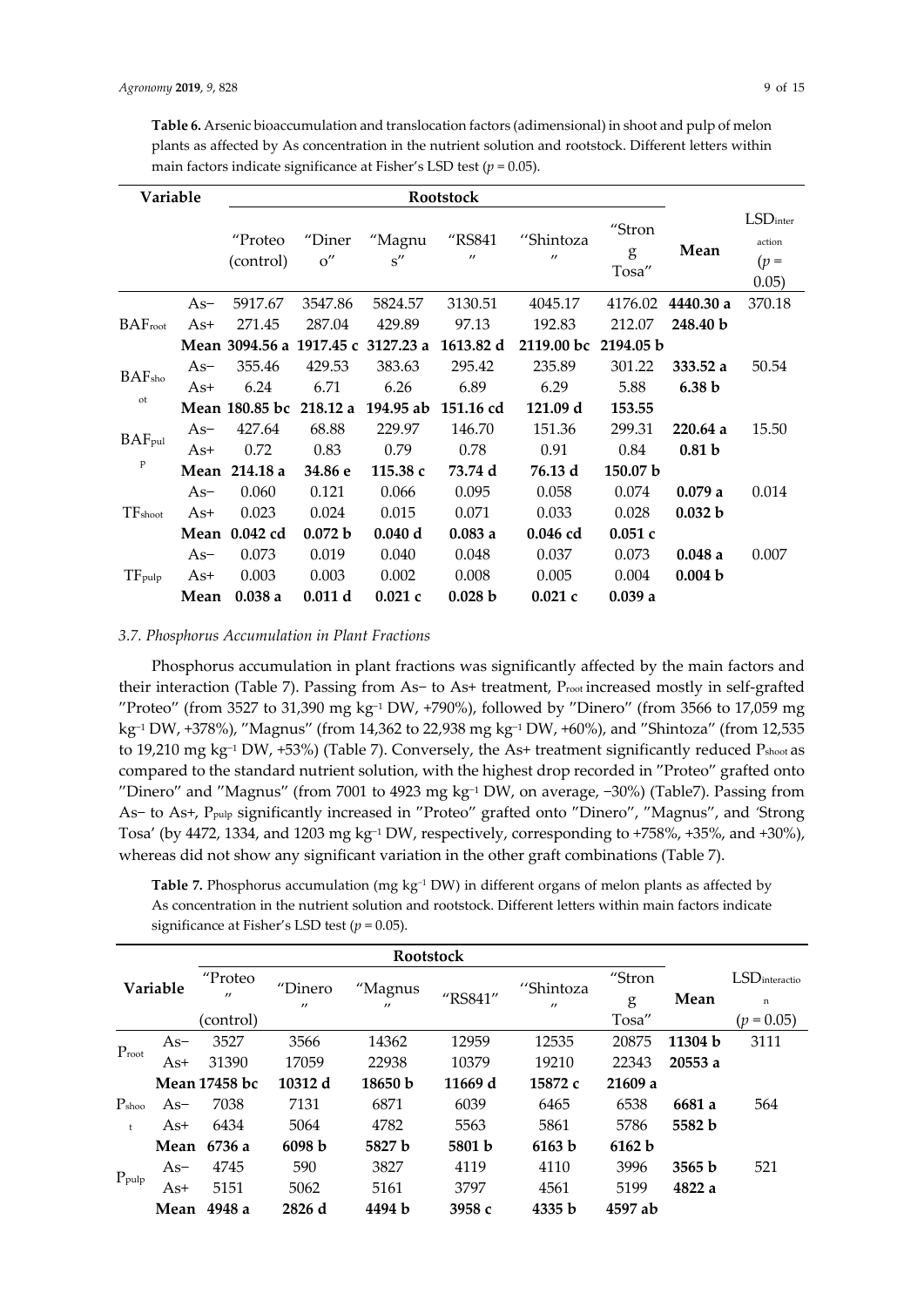# *3.8. Principal Component Analysis*

The first two principal components gave eigenvalues equal to 2.75 (PC1) and 0.21 (PC2), and together accounted for 98.9% of the total variance (Table 8). The As accumulation into the different plant fractions positively contributed to PC1, with correlation coefficient ranging from 0.556 to 0.589, while PC2 was strongly and positively correlated to Asroot (0.830) and negatively correlated to Asshoot and As<sub>pulp</sub> (−0.367 and −0.419 re,spectively). The resulting PCA scatterplot showed a clear separation among plants grown in As− (on the negative side of PC1) and those grown in As+ (on the right side of PC1). The first group clustered together, with no separation between different plant organs, while the second group showed a further separation in two sub-clusters, in the second and fourth quadrant of the centroid, respectively (Figure 1). The first sub-cluster grouped on the positive side of PC2 the grafting combinations (self-grafted ′'Proteo′', ′'Proteo′'/′'Magnus′', and ′'Proteo′'/′'Dinero′') accumulating As mainly in root, while the second sub-cluster grouped those combinations (′'Proteo′'/*'*Strong Tosa', ′'Proteo′'/′'Shintoza′', and ′'Proteo′'/''RS841′'), accumulating As in the aerial parts of the plant, namely shoot and pulp (Figure 1).

**Table 8.** Correlation coefficients for each trait with respect to the first two principal components, eigenvalues, and relative and cumulative proportions of the explained variance.

|                                | <b>Principal Component Coefficients</b> |          |  |  |  |
|--------------------------------|-----------------------------------------|----------|--|--|--|
| Trait                          | First                                   | Second   |  |  |  |
| $As_{\text{root}}$             | 0.556                                   | 0.830    |  |  |  |
| $\mathrm{As}_{\mathrm{shoot}}$ | 0.589                                   | $-0.367$ |  |  |  |
| $As_{\text{pulp}}$             | 0.586                                   | $-0.419$ |  |  |  |
| Eigenvalue                     | 2.75                                    | 0.21     |  |  |  |
| Explained Variability (%)      | 91.91                                   | 7.07     |  |  |  |



**Figure 1.** Principal Component Analysis scatter-plot based on total As concentration in root, shoot and pulp of melon plant ′'Proteo′' as a function of the grafting combination and As concentration of the nutrient solution. Dotted lines group together treatments at different concentrations of As in the nutrient solution, while solid lines group together the grafting combinations.

# **4. Discussion**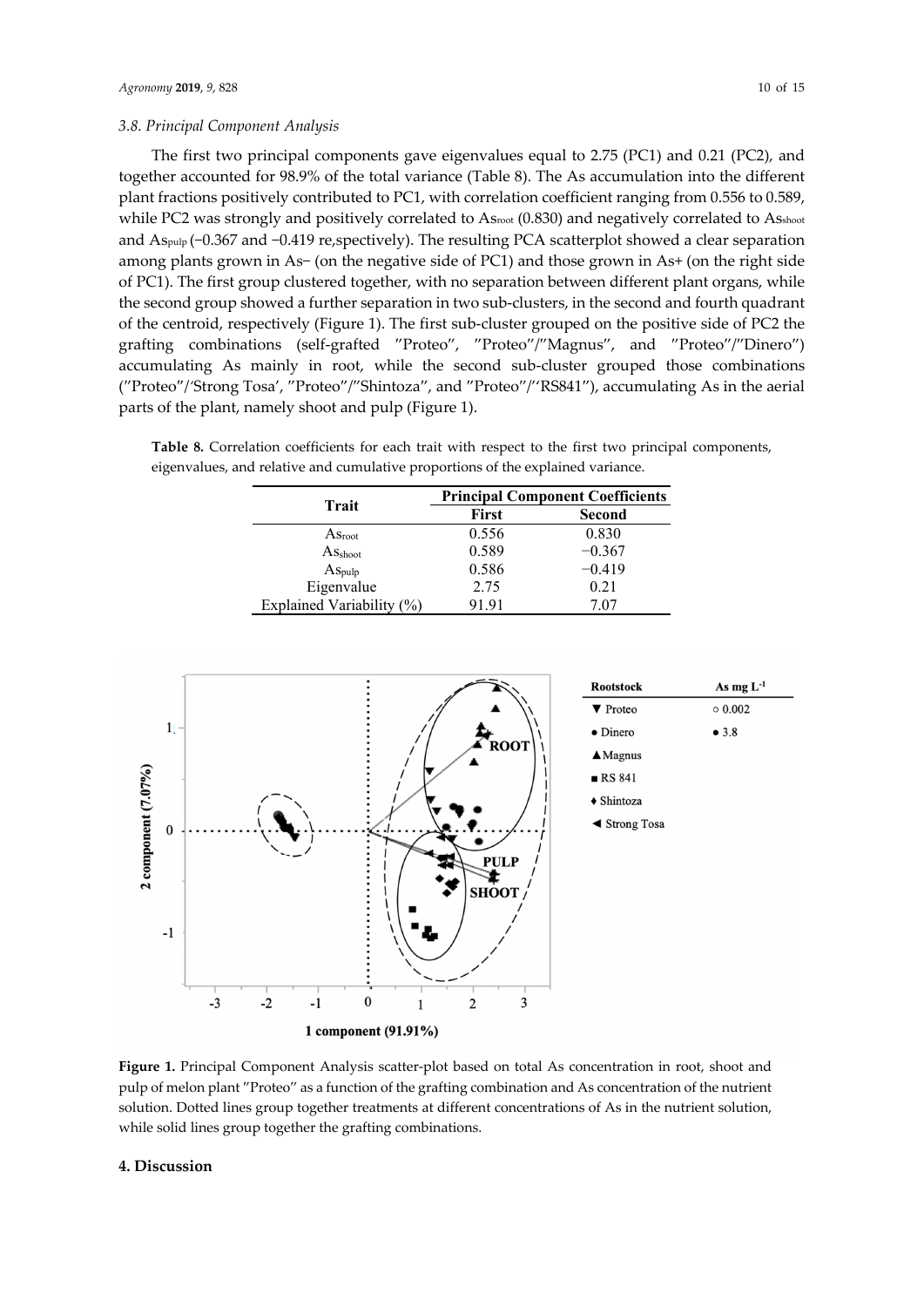The environmental As contamination is a worldwide health threat due to the toxic and carcinogenic nature of this metalloid [29]. From an agricultural viewpoint, plants exposure to As− stress can cause morphological, physiological, and biochemical changes, leading to altered photosynthesis, stunted growth, reduced crop productivity, and worsened toxicological profile of the edible fractions [30]. In our experiment, the bioaccumulation factors values revealed that, even at a low As concentration in the nutrient solution, melon behaves as an hyperaccumulator plant, following the gradient root > shoot > fruit generally reported in literature [31]. However, when exposed to an As+ solution, all the grafting combinations acted to limit the As entrance into the plant, as can be inferred from the average reduction of BAFroot (−94.4%), BAFshoot (−98.1%), and BAF<sub>pulp</sub> (−99.6%). Nonetheless plants exposure to As stress highlighted evidences of systemic stress, consisting in a decrease of the whole aboveground dry biomass per plant, which mainly mirrored the reduction of both, stem and leaf dry biomass per plant. The reduced plant growth in response to As toxicity originates from complex alterations involving enzymes activity, induction of oxidative stresses, or altered nutrient uptake and balance into the plant [32,33]. In the present experiment melon plants subjected to As stress showed a decreased ability to maintain the normal growth equilibrium among plant fractions, by partially losing  $(\sim 20\%)$  the ability of photosynthates investment into leaf biomass, so indicating the main photosynthetic organs as an elective target of As-induced alterations. Leaf area, leaf area ratio, and leaf weight ratio were predominantly affected by the As toxicity, more than leaf number, indicating leaf cells proliferation and elongation as primarily affected by the As stress, more than leaf cells differentiation. According to Koyama and Kikuzawa [34] and Ropokis et al. [35], leaf area is a trait having a central role in determining the level of nutrient uptake, via the rate of whole plant photosynthesis and transpiration. In this sense, the decreased leaf area we recorded suggests the triggering of morpho-physiological modifications reducing the As entrance inside the plant, probably by modulating the plant's transpiration and nutrient demand.

Regarding photosynthesis, As accumulation in leaf tissues is responsible for key physiological events such as chlorophyll degradation and leaf necrosis, decreased activity of the enzymes involved in photosynthetic metabolism, disturbance of photosynthates transport, and stomatal behavior [36,37]. This, apparently, was not reflected in our experiment where, besides the absence of any leaf necrosis (data not shown), there was a general increase in leaf relative chlorophyll content, as can be inferred from SPAD readings. This result is consistent with those of Zu et al. [37], which have reported that As is able to promote chlorophyll content in leaf tissues, becoming harmful only above a threshold concentration.

The analysis of net photosynthetic rate revealed different degrees of sensibility to the As toxicity among grafting combinations, with self-grafted ′'Proteo′' experiencing a slight stimulation under As stress, a feature opposite to that displayed by ′'Proteo′'–''RS841′' combination. Both trends were associated to correspondingly similar patterns of water use efficiency, but not to any correlated change in stomatal conductance, indicating that mechanisms beyond stomatal behavior are involved in determining the photosynthetic response of As-stressed melon plants. Interestingly, under severe As stress, the  $A_N$  variations induced by the different rootstocks were not correlated to any corresponding variation of the aboveground biomass per plant, so that  $A_N$  and plant growth were apparently not related to each other. Indeed, under As+ treatment, both whole plant and fruit biomass resulted generally higher in ′'Proteo′' grafted onto the *C. maxima* × *C. moschata* hybrids (namely ''RS841′', ''Shintoza'' and *''*Strong Tosa''; i.e., those rootstocks conferring no AN enhancement under As-enriched nutrient solution). This seems to suggest a differential alteration of the energy balance of the plants, likely attributable to different energy dissipation pathways involved in the As stress response [38]. The data of As speciation and partitioning we found seem to confirm such hypothesis. Indeed, when exposed to the As+ treatment, the intraspecific rootstocks showed the highest total As concentration in roots, but the lowest one under its inorganic form (from 31% to 49%), meaning that up to 69% of their Asroot was present in organic and complexed form. This is the As form whose translocation from root is hampered, because of bonds with thiol groups of root-synthetized phytochelatins and subsequent sequestration into root cells vacuole [39]. On the contrary, the interspecific rootstocks subjected to the As+ treatment, showed the lowest total As concentration in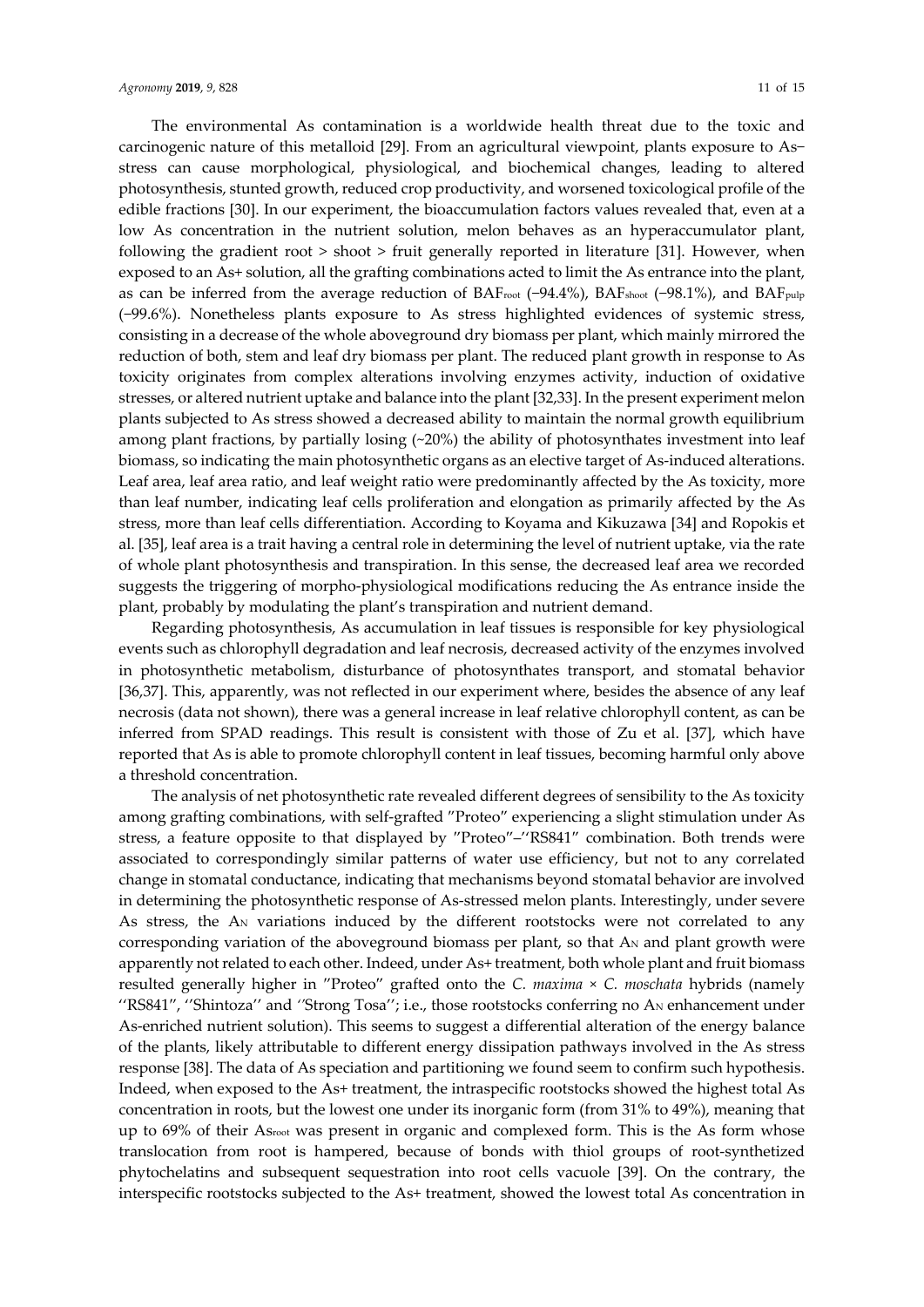their root, demonstrating their superior ability to buffer the As entrance into the plant from the nutrient solution. However, they showed also the highest inorganic Asroot incidence (up to 81%; i.e., the most mobile As form from the root organ) [39,40]. Inorganic As(III) is the main species suitable for transport trough xylem vessels and/or root efflux, while As(V) is rapidly reduced in roots to As(III) and then transported from the root cortical cells to the xylem vessels [40,41]. Accordingly, when growing under conditions of As stress, all the interspecific rootstocks had the highest TF<sub>shoot</sub> and TFpulp values, with ′'Shintoza′' and *''*Strong Tosa'' having also the highest concentration of As(III) in their roots. On the contrary, "Magnus" and "Dinero" confirmed the lowest TF<sub>shoot</sub> and TF<sub>pulp</sub> values, respectively, since the highest incidence of organic As into their roots.

Several authors have reported that the As uptake and translocation kinetics are mainly dependent on its concentration in the root environment and plant species [42,43], with the diversity of the root systems having a central role in determining differences among genotypes [44]. The PCA scatter plot highlighted that the As concentration in the root environment had a pivotal role in triggering different behaviors among rootstocks. Indeed, when exposed to the standard nutrient solution, all the grafting combinations clustered together on the negative side of PC1 (indicating lower values of As accumulation in plant tissues), without differences in terms of As partitioning inside the plant fractions. The opposite was noticed under conditions of imposed As stress, so that the grafting combinations clustered on the positive side of PC1, with a further distinction along the PC2 between rootstocks promoting the As accumulation mainly in roots (i.e., the intraspecific rootstocks) and those promoting its accumulation in shoot and pulp, namely ′'Shintoza′' and '*'*Strong Tosa''. ''RS841′' slightly diverged from these latter owing to its ability to contain the As accumulation into the pulp.

The present study took into account the uptake and translocation of P too, given its peculiar interaction with As, as well as for its role in improving the conversion of solar energy into new plant biomass [45]. The complex interrelation between arsenate and phosphate in the substrate–plant systems has brought, up to now, no univocal results in literature, since their interaction can be either synergistic or antagonistic, depending on the growing conditions [46]. In our experiment, both P concentration and partitioning inside the plant were significantly modified by the As level in the nutrient solution, so that in As-stressed plants prevailed an increased P concentration in root and pulp, while a lowered one in shoot. This tendency was more marked when ′'Proteo′' was grafted onto the intraspecific combinations. To this end, the protective role of P against the As-induced lipid peroxidation of cellular membranes has been suggested [47]. In this view, the selective increase in P concentration inside the plant fractions could be the result of a melon response aimed at protecting both root (the plant organ firstly exposed to the As pollution) and reproductive structures from the As injury, this latter feature having been formerly described in rise [48]. On the other hand, the decreased P concentration in shoot tissues seems well related to the decreased LA, LAR, and LWR per plant recorded under conditions of As stress, so suggesting a possible role of P metabolism in buffering the transpiration-driven As entrance inside the plant.

# **5. Conclusions**

The outcome of this experiment shows that As uptake and translocation into melon plants were both influenced by its concentration in the nutrient solution and by the genetic background of the rootstock. All tested plants, when grown in an As-enriched solution, showed a high As mobility in the substrate–plant continuum, resulting As accumulators most of all in root and shoot. Intra- and interspecific rootstocks differently influenced the Asroot accumulation inside the plant, with the interspecific hybrids proving a superior ability to limit the metalloid entrance into the roots. When subjected to As stress, melon plants acted to limit the metalloid translocation from root to shoot and pulp, so indicating the triggering of physiological mechanisms aimed at limiting the As diffusion inside the plant. To this end, the intraspecific rootstocks displayed a better ability to retain the toxic metalloid into the root system, most of all in an organic form. This feature suggests a higher efficiency of the root chelation mechanisms of As, occurring, in turn, at the expenses of the photosynthetic balance. The interspecific *C. maxima × C. moschata* rootstocks gave the best results in terms of fruit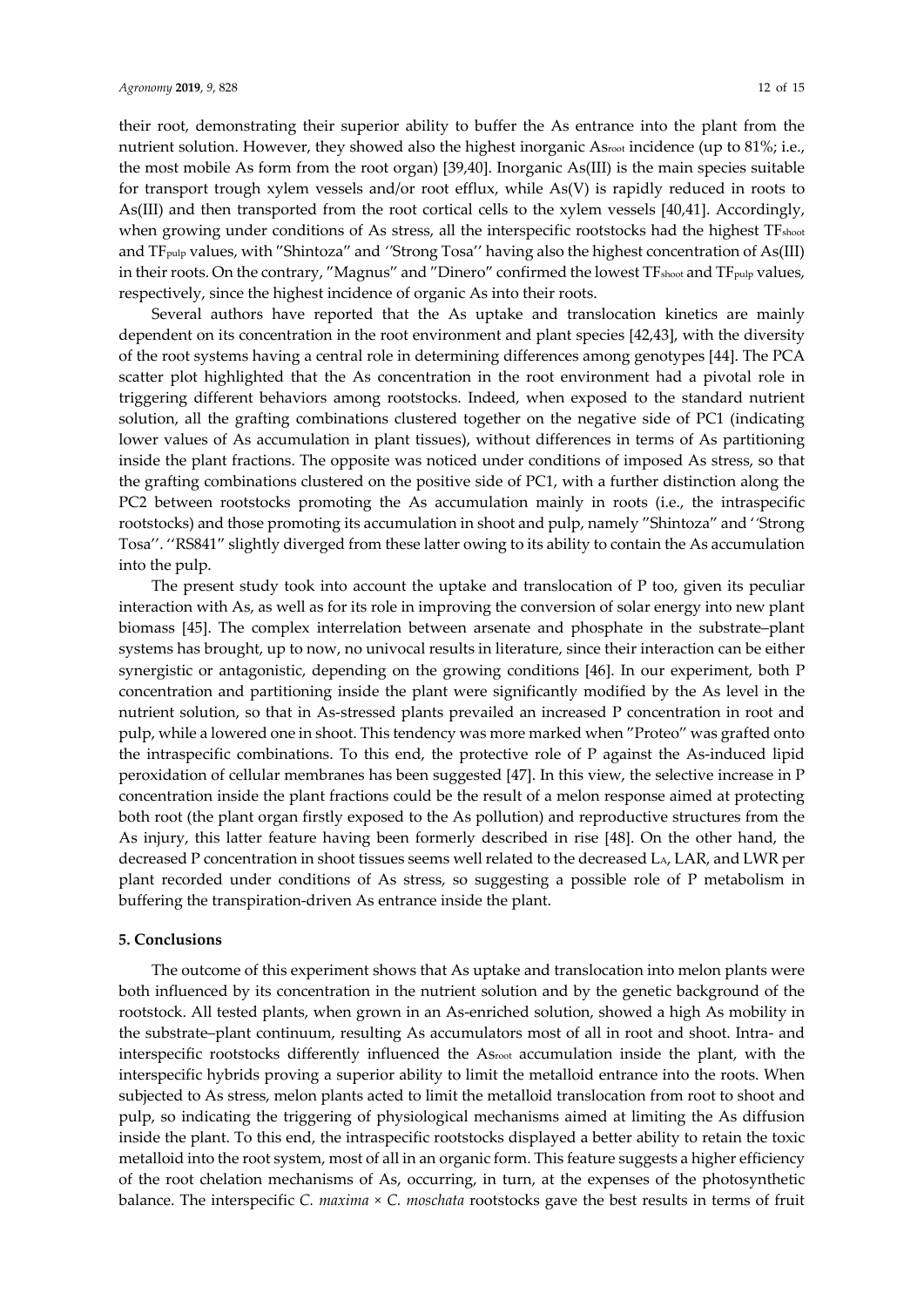biomass under conditions of As stress, so suggesting the possibility to exploit their superior bioagronomical potential with the aim to improve melon performances in heavily As-polluted areas. ''RS841′' proved to be the best rootstock in the view of maximizing yield and minimizing, at the same time, the As concentration into the fruit. Thus, the significant differences we found suggest the possibility to deepen this area of research, with the aim of identifying rootstocks genotypes for their superior agronomic and toxicological response to high As contamination in the root zone.

**Author Contributions:** CL and SRS conceived the experiments and proposed the experimental design. FG and RPM carried out the experiments. RM and EA carried out chemical experiments. RPM, AE, SRS, RM interpreted data and wrote the manuscript. FG and AI critically revised the manuscript.

**Funding:** The research activity was co-funded by the Italian Ministry of University and Research (PRIN project "Health of agroecosystems: chemical, biochemical and biological processes that regulate the mobility of As in the soil-water-plant compartments" code 2010JBNLJ7\_006).

**Conflicts of Interest:** The authors declare no conflict of interest. The funder had no role in the design of the study; in the collection, analyses, or interpretation of data; in the writing of the manuscript, or in the decision to publish the results.

# **References**

- 1. Calatayud, Á.; San Bautista, A.; Pascual, B.; Maroto, J.V.; López-Galarza, S. Use of Chlorophyll Fluorescence Imaging as Diagnostic Technique to Predict Compatibility in Melon Graft. Sci. Hortic. (Amsterdam). **2013**, *149*, 13–18, doi:org10.1016/j.scienta.2012.04.019.
- 2. Gupta, S.; Satpati, S.; Nayek, S.; Garai, D. Effect of Wastewater Irrigation on Vegetables in Relation to Bioaccumulation of Heavy Metals and Biochemical Changes. *Environ. Monit. Assess*. **2010**, *165*, 169–177, doi:10.1007/s10661-009-0936-3.
- 3. Muchuweti, M.; Birkett, J.W.; Chinyanga, E.; Zvauya, R.; Scrimshaw, M.D.; Lester, J.N. Heavy Metal Content of Vegetables Irrigated with Mixtures of Wastewater and Sewage Sludge in Zimbabwe: Implications for Human Health. *Agric. Ecosyst. Environ*. **2006**, *112*, 41–48, doi:10.1016/j.agee.2005.04.028.
- 4. Verkleij, J.A.C.; Golan-Goldhirsh, A.; Antosiewisz, D.M.; Schwitzguébel, J.P.; Schröder, P. Dualities in Plant Tolerance to Pollutants and Their Uptake and Translocation to the Upper Plant Parts. *Environ. Exp. Bot.*  **2009**, *67*, 10–22, doi:10.1016/j.envexpbot.2009.05.009.
- 5. Meharg, A.A.; Macnair, M.R. Relationship between Plant Phosphorus Status and the Kinetics of Arsenate Influx in Clones of Deschampsia Cespitosa (L.) Beauv. That Differ in Their Tolerance to Arsenate. *Plant Soil* **1994**, *162*, 99–106, doi:10.1007/BF01416094.
- 6. Hughes, M.F.; Beck, B.D.; Chen, Y.; Lewis, A.S.; Thomas, D.J. Arsenic Exposure and Toxicology: A Historical Perspective. *Toxicol. Sci*. **2011**, *123*, 305–332, doi: org/10.1093/toxsci/kfr184.
- 7. Carbonell-Barrachina, A.A.; Aarabi, M.A.; DeLaune, R.D.; Gambrell, R.P.; Patrick, W.H. The Influence of Arsenic Chemical Form and Concentration on Spartina Patens and Spartina Alterniflora Growth and Tissue Arsenic Concentration. *Plant Soil* **1998**, *198*, 33–43, doi: org/10.1023/A:1004285625998.
- 8. Stazi, S.R.; Marabottini, R.; Papp, R.; Moscatelli, M.C. Arsenic in Soil: Availability and Interactions with Soil Microorganisms. In *Heavy Metal Contamination of Soils*; Sherameti, I., Varma, A., Eds.; Springer International Publishing: Cham, Switzerland, 2015; pp. 113–126, doi: org/10.1007/978-3-319-14526-6\_6.
- 9. Garg, N.; Singla, P. Arsenic Toxicity in Crop Plants: Physiological Effects and Tolerance Mechanisms. *Environ. Chem. Lett.* **2011**, *9*, 303–321, doi: org/10.1007/s10311-011-0313-7.
- 10. Finnegan, P.M.; Chen, W. Arsenic Toxicity: The Effects on Plant Metabolism. *Front. Physiol*. **2012**, *3*, 1–18, doi: org/10.3389/fphys.2012.00182.
- 11. Maurel, C.; Verdoucq, L.; Luu, D.T.; Santoni, V. Plant Aquaporins: Membrane Channels with Multiple Integrated Functions. *Annu. Rev. Plant Biol.* **2008**, *59*, 595–624, doi: org/10.1146/annurev.arplant.59.032607.092734.
- 12. Allevato, E.; Stazi, S.R.; Marabottini, R.; D'Annibale, A. Mechanisms of arsenic assimilation by plants and countermeasures to attenuate its accumulation in crops other than rice. *Ecotoxicol. Environ. Saf*. **2019**, *185*, 109701.
- 13. Abbas, G.; Murtaza, B.; Bibi, I.; Shahid, M.; Niazi, N.K.; Khan, M.I.; Amjad, M.; Hussain, M.; Natasha. Arsenic Uptake, Toxicity, Detoxification, and Speciation in Plants: Physiological, Biochemical, and Molecular Aspects. *Int. J. Environ. Res. Public Health* **2018**, *15*, 1–45, doi:10.3390/ijerph15010059.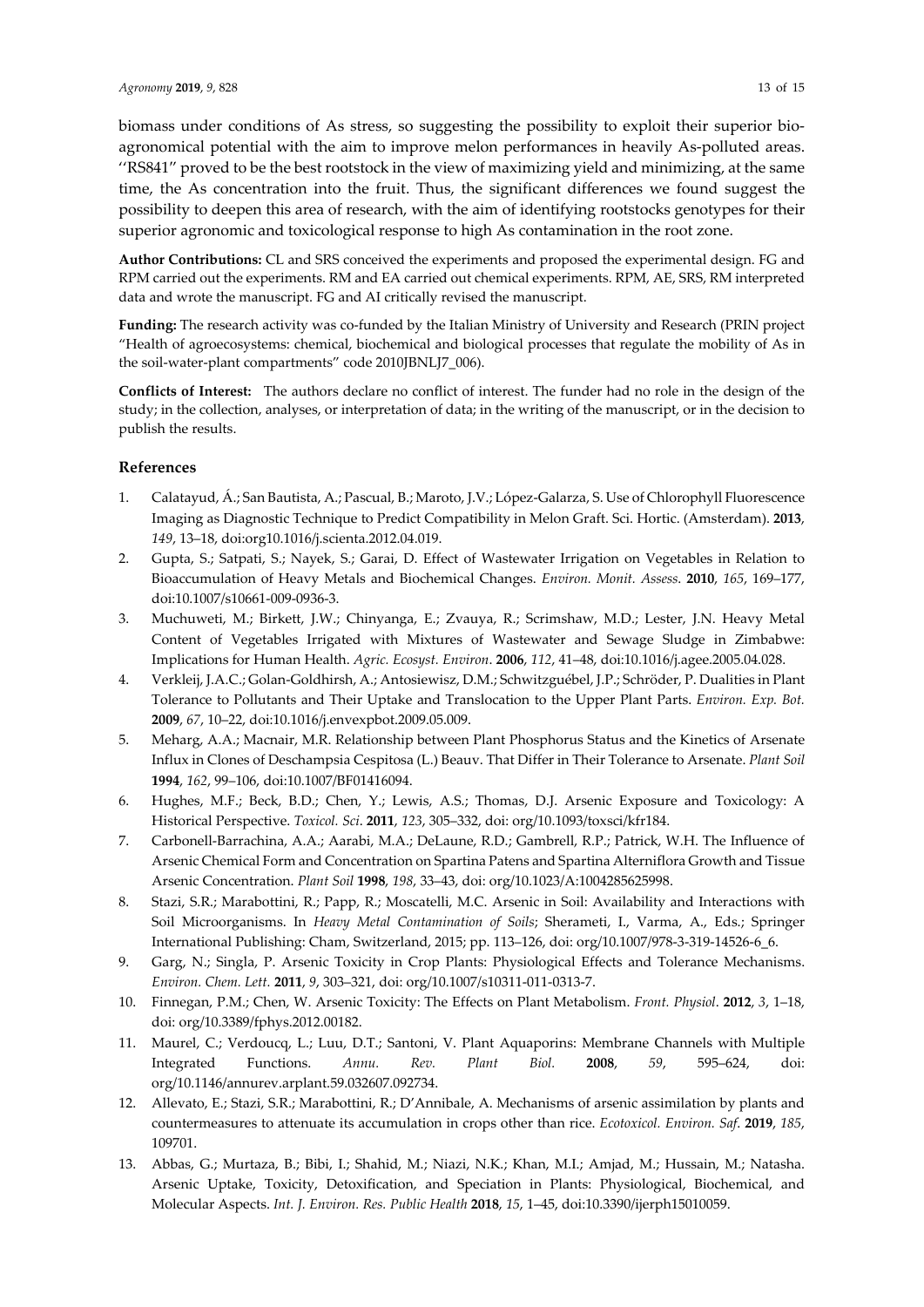- 14. Verbruggen, N.; Hermans, C.; Schat, H. Mechanisms to Cope with Arsenic or Cadmium Excess in Plants. *Curr. Opin. Plant Biol.* **2009**, *12*, 364–372, doi:10.1016/j.pbi.2009.05.001.
- 15. Kyriacou, M.C.; Rouphael, Y.; Colla, G.; Zrenner, R.; Schwarz, D. Vegetable Grafting: The Implications of a Growing Agronomic Imperative for Vegetable Fruit Quality and Nutritive Value. *Front. Plant Sci*. **2017**, *8*, 1–23, doi:10.3389/fpls.2017.00741.
- 16. Rouphael, Y.; Kyriacou, M.C.; Colla, G. Vegetable Grafting: A Toolbox for Securing Yield Stability under Multiple Stress Conditions. *Front. Plant Sci.* **2018**, *8*, 10–13, doi:10.3389/fpls.2017.02255.
- 17. Sabatino, L.; Iapichino, G.; D'Anna, F.; Palazzolo, E.; Mennella, G.; Rotino, G.L. Hybrids and Allied Species as Potential Rootstocks for Eggplant: Effect of Grafting on Vigour, Yield and Overall Fruit Quality Traits. *Sci. Hortic*. *Amsterdam* **2018**, *228*, 81–90, doi:10.1016/j.scienta.2017.10.020.
- 18. Kumar, P.; Edelstein, M.; Cardarelli, M.; Ferri, E.; Colla, G. Grafting Affects Growth, Yield, Nutrient Uptake, and Partitioning under Cadmium Stress in Tomato. *HortScience* **2015**, *50*, 1654–1661, doi:10.21273/hortsci.50.11.1654.
- 19. Stazi, S.R.; Cassaniti, C.; Marabottini, R.; Giuffrida, F.; Leonardi, C. Arsenic Uptake and Partitioning in Grafted Tomato Plants. *Hortic. Environ. Biotechnol*. **2016**, *57*, 241–247, doi:10.1007/s13580-016-0036-6.
- 20. Savvas, D.; Colla, G.; Rouphael, Y.; Schwarz, D. Amelioration of Heavy Metal and Nutrient Stress in Fruit Vegetables by Grafting. *Sci. Hortic*. **2010**, *127*, 156–161, doi:10.1016/j.scienta.2010.09.011.
- 21. Hoel, B.O.; Solhaug, K.A. Effect of irradiance on chlorophyll estimation with the Minolta SPAD-502 leaf chlorophyll meter. *Ann. Bot*. **1998**, *82*, 389–392.
- 22. Martínez, D.E.; Guiamet, J.J. Distortion of the SPAD 502 chlorophyll meter readings by changes in irradiance and leaf water status. *Agronomie* **2004**, *24*, 41–46.
- 23. Al-hamdani, S.H.; Murphy, J.M.; Todd, G.W. Stomatal conductance and CO2 assimilation as screening tools for drought resistance in sorghum. *Can. J. Plant Sci*. **1991**, *71*, 689–694.
- 24. Rintala, E.M.; Ekholm, P.; Koivisto, P.; Peltonen, K.; Venäläinen, E.R. The intake of inorganic arsenic from long grain rice and rice-based baby food in Finland - Low safety margin warrants follow up*. Food Chem.* **2014**, *150*, 199–205.
- 25. Welna, M.; Pohl, P.; Szymczycha-Madeja, A. Non-chromatographic Speciation of Inorganic Arsenic in Rice by Hydride Generation Inductively Coupled Plasma Optical Emission Spectrometry. *Food Anal. Methods* **2019**, *12*, 581–594.
- 26. Liu, J.; Zhang, X.H.; Li, T.Y.; Wu, Q.X.; Jin, Z.J. Soil characteristics and heavy metal accumulation by native plants in a Mn mining area of Guangxi, South China. *Environ. Monit. Assess*. **2014**, *186*, 2269–2279.
- 27. de Campos, F.V.; de Oliveira, J.A.; da Silva, A.A.; Ribeiro, C.; dos Santos Farnese, F. Phytoremediation of arsenite-contaminated environments: Is Pistia stratiotes L. a useful tool? *Ecol. Indic.* **2019**, *104*, 794–801.
- 28. Pandey, J.; Verma, R.K.; Singh, S. Screening of most potential candidate among different lemongrass varieties for phytoremediation of tannery sludge contaminated sites. *Int. J. Phytoremediat.* **2019**, *21*, 600–609.
- 29. Saldaña-Robles, A.; Abraham-Juárez, M.R.; Saldaña-Robles, A.L.; Saldaña-Robles, N.; Ozuna, C.; Gutiérrez-Chávez, A.J. The Negative Effect of Arsenic in Agriculture: Irrigation Water, Soil and Crops, State of the Art. *Appl. Ecol. Environ. Res*. **2018**, *16*, 1533–1551, doi:10.15666/aeer/1602\_15331551.
- 30. Stazi, S.R.; Allevato, E.; Marabottini, R. Contaminazione Dei Prodotti Agricoli Da Arsenico : Assimilazione e Strategie Di Mitigazione. *Italus Hortus* **2016**, *23*, 19–32.
- 31. Ma, L.Q.; Komar, K.M.; Tu, C.; Zhang, W.; Cai, Y.; Kennelley, E.D. A Fern That Hyperaccumulates Arsenic. *Nature* **2001**, *409*, 579, doi:10.1038/35054664.
- 32. Gomes, M.P.; Carvalho, M.; Carvalho, G.S.; Marques, T.C.L.L.S.M.; Garcia, Q.S.; Guilherme, L.R.G.; Soares, A.M. Phosphorus Improves Arsenic Phytoremediation by Anadenanthera Peregrina by Alleviating Induced Oxidative Stress. *Int. J. Phytoremediat.* **2013**, *15*, 633–646, doi:10.1080/15226514.2012.723064.
- 33. Mehmood, T.; Bibi, I.; Shahid, M.; Niazi, N.K.; Murtaza, B.; Wang, H.; Ok, Y.S.; Sarkar, B.; Javed, M.T.; Murtaza, G. Effect of Compost Addition on Arsenic Uptake, Morphological and Physiological Attributes of Maize Plants Grown in Contrasting Soils. *J. Geochem. Explor*. **2017**, *178*, 83–91, doi:10.1016/j.gexplo.2017.03.018.
- 34. Koyama, K.; Kikuzawa, K. Is Whole-Plant Photosynthetic Rate Proportional to Leaf Area? A Test of Scalings and a Logistic Equation by Leaf Demography Census. *Am. Nat.* **2009**, *173* 640–649, doi: org/10.1086/597604.
- 35. Ropokis, A.; Ntatsi, G.; Kittas, C.; Katsoulas, N.; Savvas, D. Impact of Cultivar and Grafting on Nutrient and Water Uptake by Sweet Pepper (Capsicum Annuum, L.) Grown Hydroponically Under Mediterranean Climatic Conditions*. Front. Plant Sci*. **2018**, *9*, 1–12, doi:10.3389/fpls.2018.01244.